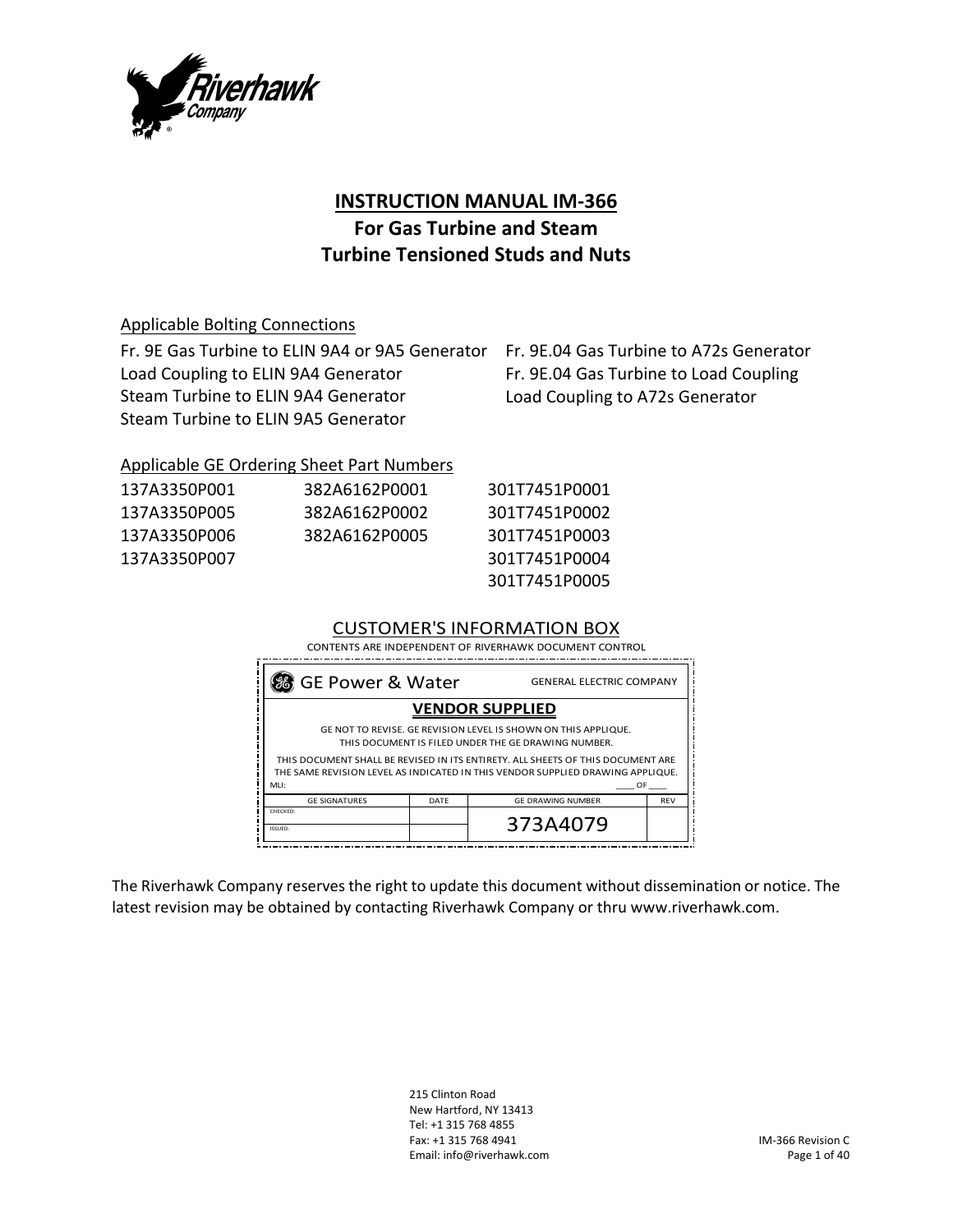# **Table of Contents**

| Section               | Description                                      | Page Number |
|-----------------------|--------------------------------------------------|-------------|
| 1.0                   | <b>Cautions and Safety Warnings</b>              | 3           |
| 2.0                   | Scope and GE Part Number Cross Reference         | 4           |
| 3.0                   | <b>Quick Checklist</b>                           | 7           |
| 4.0                   | <b>General Preparations</b>                      | 11          |
| 5.0                   | Hardware Set Preparations                        | 13          |
| 6.0                   | <b>Stud and Nut Assembly</b>                     | 15          |
| 7.0                   | <b>Hydraulic Tensioner Equipment Assembly</b>    | 18          |
| 8.0                   | Assembly of Tensioner on Stud                    | 20          |
| 9.0                   | <b>Stud Tensioning</b>                           | 24          |
| 10.0                  | Nut Thread Locking and Windage Plug Installation | 28          |
| 11.0                  | <b>Stud and Nut Removal</b>                      | 29          |
| 12.0                  | <b>Storage Instructions</b>                      | 33          |
| 13.0                  | <b>Frequently Asked Questions</b>                | 34          |
| 14.0                  | <b>Revision History</b>                          | 36          |
| Appendix<br>A1        | <b>EC Declaration of Conformity</b>              | 37          |
| Appendix<br><b>B1</b> | 16-Bolt Tensioning Pattern (GT-LC) Record Sheet  | 38          |
| Appendix<br><b>B2</b> | 14-Bolt Tensioning Pattern (LC-GEN) Record Sheet | 39          |
| Appendix<br><b>B3</b> | 14-Bolt Tensioning Pattern (ST-GEN) Record Sheet | 40          |



215 Clinton Road New Hartford, NY 13413 Tel: +1 315 768 4855 Fax: +1 315 768 4941 Email: info@riverhawk.com

Ţ

|  | <b>CUSTOMER'S INFORMATION BOX</b>                  |  |  |  |  |
|--|----------------------------------------------------|--|--|--|--|
|  | ENTS ARE INDEPENDENT OF RIVERHAWK DOCUMENT CONTROL |  |  |  |  |

CONTE 

GE DRAWING NUMBER REV 373A4079 . . . . . .

IM‐366 Revision C Page 2 of 40

j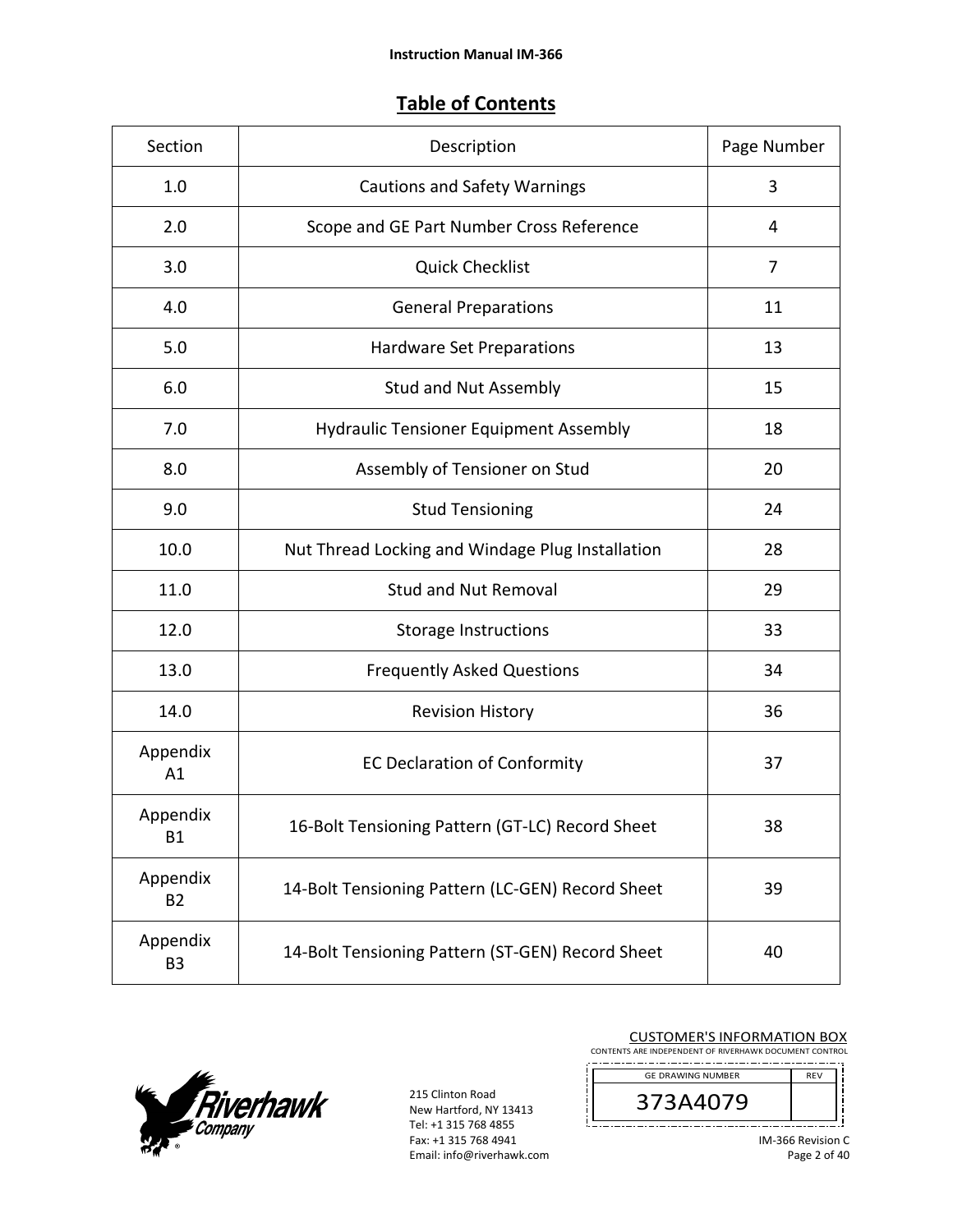#### **1.0 Cautions and Safety Warnings**

#### **WARNING**

**Improper tool use and the failure to follow the correct procedures are the primary root causes of tool failures and personal injuries. A lack of training or experience can lead to incorrect hardware installation or incorrect tool use. Only trained operators with careful, deliberate actions should use hydraulic tensioners. Contact Riverhawk Company with any training needs.** 

#### **WARNING**

Risk of high‐pressure hydraulic fluid injection. Riverhawk tools operate under high pressure. Thoroughly inspect all hoses and connections for damage or leaks prior to using this equipment.

#### **CAUTION**

Personal injury and equipment damage can occur if the proper health and safety codes and procedures are not followed. Contact the site's health and safety office to determine all applicable safety rules and regulations.

#### **WARNING**

The proper personal protective equipment must be worn at all times. Riverhawk recommends at a minimum, safety glasses, long sleeve shirt, hard hat, heavy work gloves, and steel toe shoes.

#### **CAUTION**

It is especially important to check the condition of the conical thread used to tension the stud. Thread damage from previous abuse can lead to failure of the stud or tensioning equipment

#### **CAUTION**

Riverhawk recommends that the tensioner should be returned to Riverhawk for periodic inspections. Replacement of obsolete tensioners is recommended. Functional upgrades are also recommended. The Riverhawk Service Returns Coordinator should be notified 3‐6 months prior to a planned outage to schedule an inspection service.

#### **WARNING**

A damaged burst disc must be replaced with a with a burst disc of the same design and pressure rating. Do not substitute a damaged burst disc with a different disc type, a different pressure rating, or a foreign object.



215 Clinton Road New Hartford, NY 13413 Tel: +1 315 768 4855 Fax: +1 315 768 4941 Email: info@riverhawk.com

| <b>CUSTOMER'S INFORMATION BOX</b>                      |  |
|--------------------------------------------------------|--|
| CONTENTS ARE INDEPENDENT OF RIVERHAWK DOCUMENT CONTROL |  |

| <b>GE DRAWING NUMBER</b> | <b>RFV</b> |
|--------------------------|------------|
| 373A4079                 |            |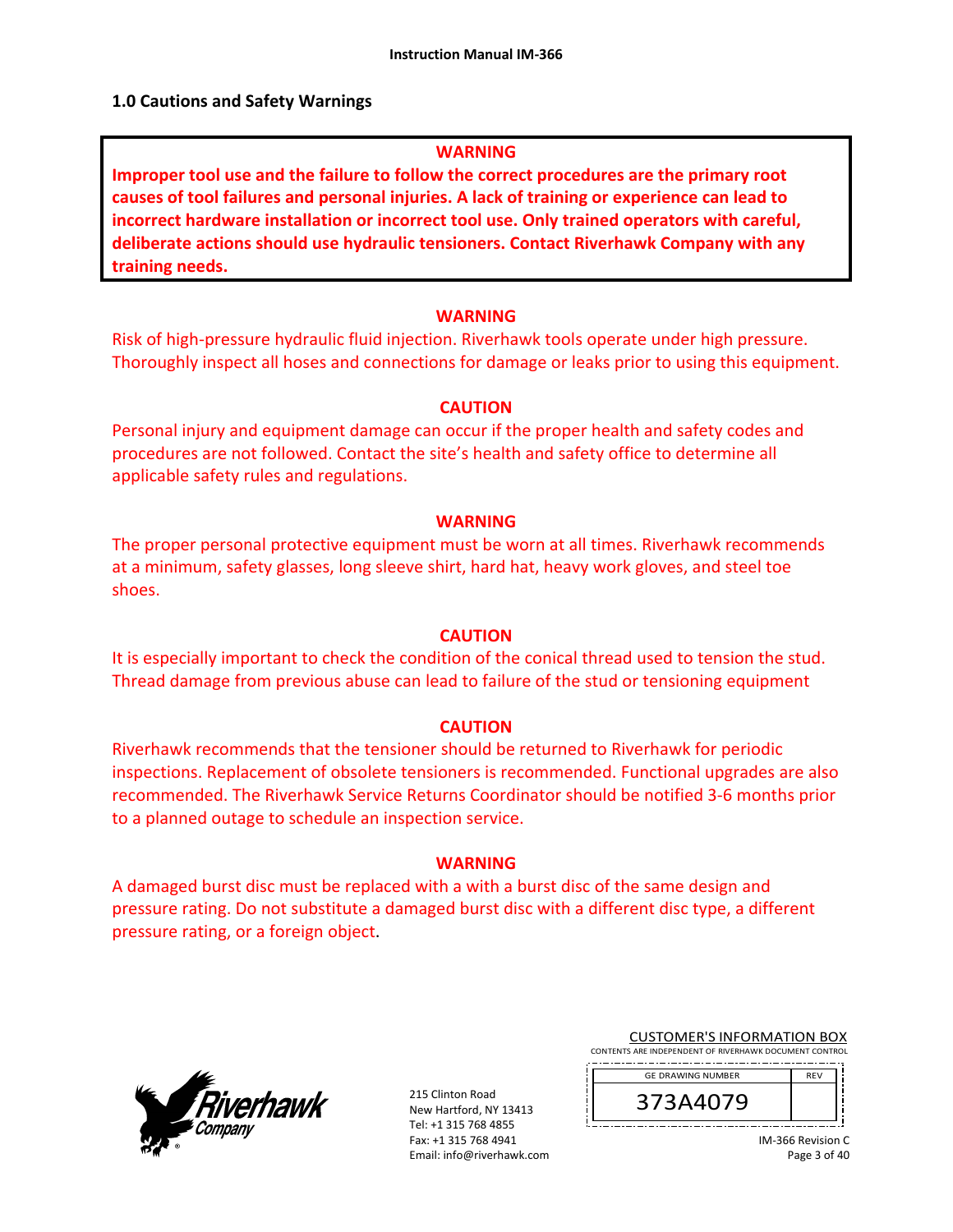### **WARNING**

To avoid failure, ensure safety, and proper operation, the tensioner assembly must be installed on a stud in the flange before bleeding and pressurizing the tensioner. Do not use the tensioner at any pressure unless the tool is installed on a stud in a flange.

### **CAUTION**

Personal injury and equipment damage can occur if the puller screw is not securely engaged with the tapered threads of the stud. Proper engagement is achieved when the puller screw is tight in the stud and the tensioner foot is free to turn.

### **WARNING**

The safety interlock guard must be in place at all times. When the tensioner is pressurized hands must be kept out of designated areas to avoid any potential for personal injury.

## **CAUTION**

Before threading the puller screw into the stud, carefully check the cleanliness of both the stud's and the puller screw's conical threads. Apply a light coat of clean turbine oil or a spray lubricant to the puller screw. This procedure will ease assembly and assure positive mating of the threads before tightening. Do not use "Never Seize" on the conical threads.

### **CAUTION**

Do not tighten the nut while the tool is coming up to pressure; wait until pressure is achieved before attempting to tighten the nut with the spanner ring. If the tool is not properly installed, the tool could jump off the stud while coming up to pressure.

## **CAUTION**

Do not exceed the maximum pressure marked on the tensioner. Excessive pressure can damage the stud and puller screw.

## **WARNING**

**FIRE HAZARD:** DO NOT heat when tensioner assembly is in place. Personal injury or equipment damage may occur. Use of an Oxy‐Acetylene torch is not recommended

## **WARNING**

Do not use a hydraulic tensioner to remove a stud with damaged conical threads.

## **2.0 Scope**

This document describes the procedure to be used to install the stud and nut sets supplied by the Riverhawk Company in the flanges at the Turbine/Coupling, Coupling/Generator, and Steam Turbine/Generator connections.



215 Clinton Road New Hartford, NY 13413 Tel: +1 315 768 4855 Fax: +1 315 768 4941 Email: info@riverhawk.com

| <b>CUSTOMER'S INFORMATION BOX</b>                      |            |  |
|--------------------------------------------------------|------------|--|
| CONTENTS ARE INDEPENDENT OF RIVERHAWK DOCUMENT CONTROL |            |  |
| GE DRAWING NUMBER                                      | <b>DEV</b> |  |

| <b>GE DRAWING NUMBER</b> |  |
|--------------------------|--|
| 44079                    |  |
|                          |  |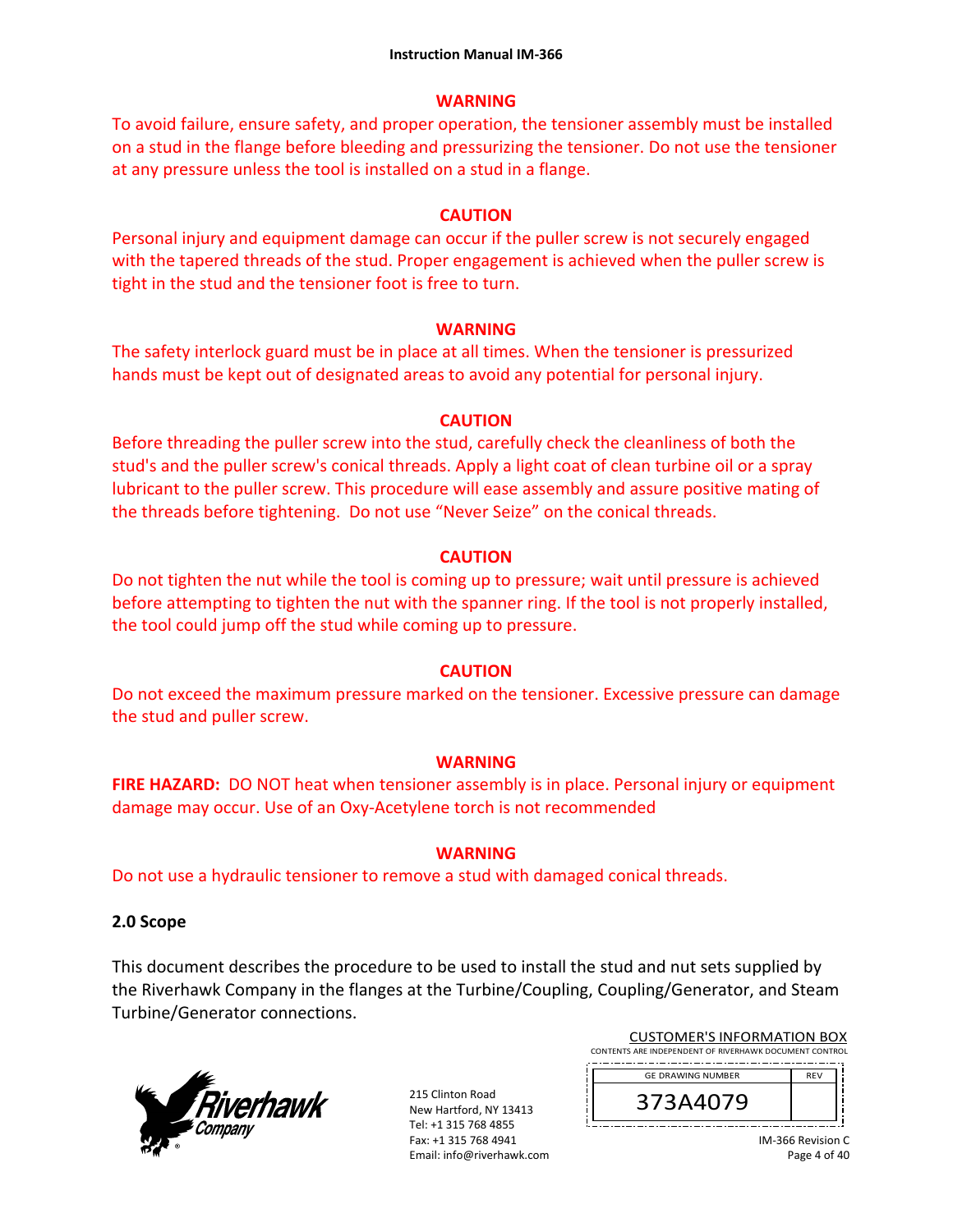The various frame configurations covered in this manual are listed in Sections 2.1 and 2.6 with differences as related to connective hardware defined. Listed also are the pertinent hardware drawings (HF‐xxxx). These drawings as well as tooling drawings (HT‐xxxx) form part of this manual.

### **2.1 Frame 9E Gas Turbine to ELIN 9A4 or 9A5 Generator**

| GE Part Number | Riverhawk P/N | <b>GE VENDOC P/N</b> |
|----------------|---------------|----------------------|
| 137A3350P001   | HF-1785       | GE 359B2516          |
| 137A3350P005   | HF-1785       | GE 359B2516          |

The hydraulic tooling used for installation and removal is Riverhawk HT‐6690 kit.

These hardware drawings depict the stud and nut set for the Gas Turbine to Load Coupling (2‐ 3/4" size, Qty 16) as well as the Load Coupling to Generator (2‐3/4" size, Qty 14).

### **2.2 Steam Turbine to ELIN 9A4 or 9A5 Generator**

| GE Part Number | Riverhawk P/N | <b>GE VENDOC P/N</b> |
|----------------|---------------|----------------------|
| 137A3350P007   | HF-1093       | GE 359B2525          |

The hydraulic tooling used for installation and removal is Riverhawk HT‐6746 kit.

These hardware drawings depict the stud and nut set for the Steam Turbine to Generator (2‐3/4" size, Qty 14).

| <b>GE Part Number</b> | Riverhawk P/N | <b>GE VENDOC P/N</b> |
|-----------------------|---------------|----------------------|
| 382A6121P0001         | HF-1093       | GE 359B2525          |
| 382A6121P0002         | HF-1093       | GE 359B2525          |

The hydraulic tooling used for installation and removal is Riverhawk HT‐9569 kit.

These hardware drawings depict the stud and nut set for the Steam Turbine to Generator (2‐3/4" size, Qty 14).

### **2.3 Frame 9E.04 Gas Turbine to A72s Generator**

| GE Part Number | Riverhawk P/N | <b>GE VENDOC P/N</b> |
|----------------|---------------|----------------------|
| 301T7451P0001  | HF-9615       | GE 101B0798          |



215 Clinton Road New Hartford, NY 13413 Tel: +1 315 768 4855 Fax: +1 315 768 4941 Email: info@riverhawk.com

CUSTOMER'S INFORMATION BOX CONTENTS ARE INDEPENDENT OF RIVERHAWK DOCUMENT CONTROL 

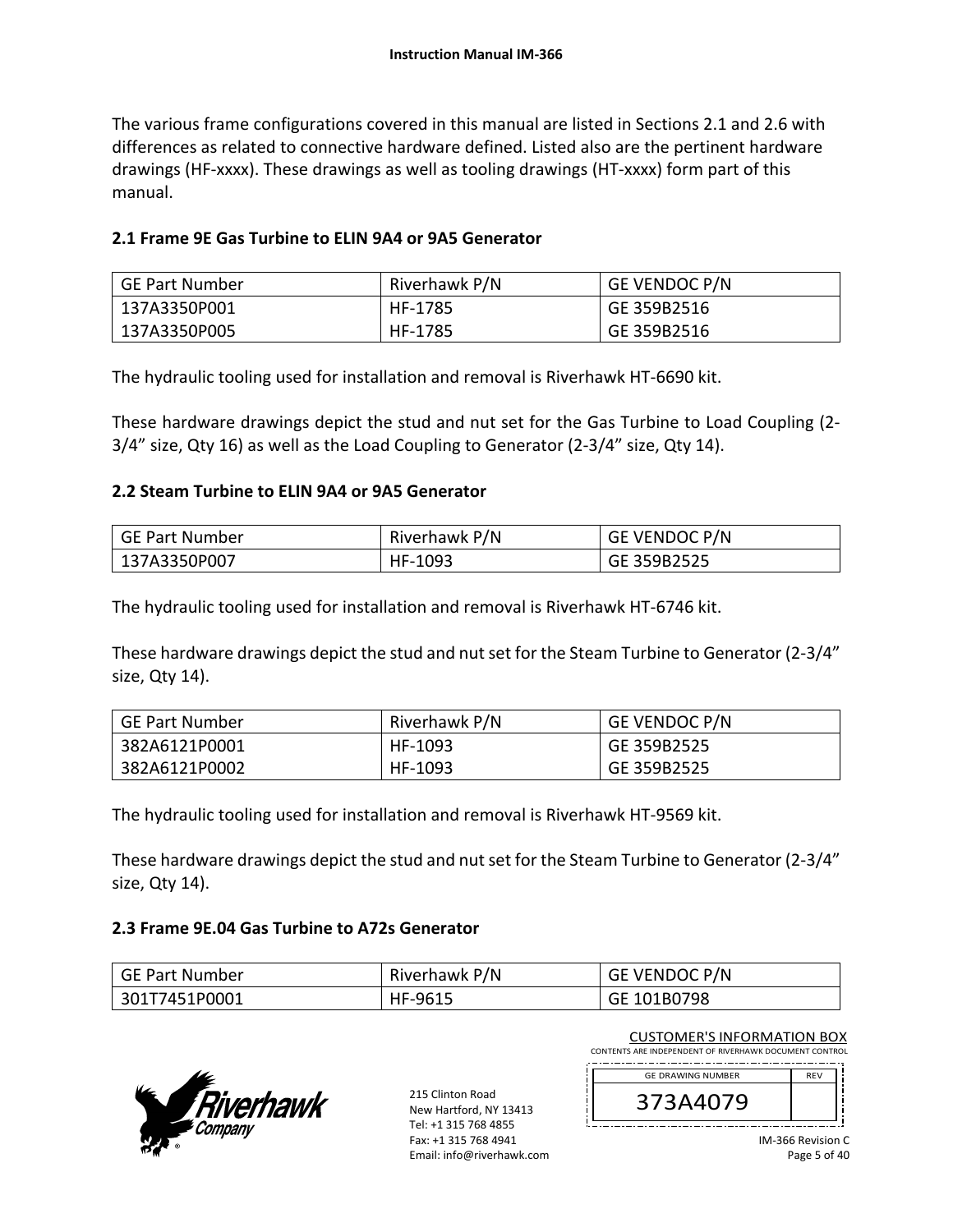The hydraulic tooling used for installation and removal is Riverhawk HT‐9616 kit.

These hardware drawings depict the stud and nut set for the Gas Turbine to Load Coupling (2‐  $3/4$ " size, Qty 16) as well as the Load Coupling to Generator (2-1/4" size, Qty 14).

### **2.4 Frame 9E.04 Gas Turbine to Load Coupling**

| GE Part Number | Riverhawk P/N | <b>GE VENDOC P/N</b> |
|----------------|---------------|----------------------|
| 301T7451P0005  | HF-9674       | GE 101B0800          |

The hydraulic tooling used for installation and removal is Riverhawk HT‐6690 kit.

These hardware drawings depict the stud and nut set for the Gas Turbine to Load Coupling (2‐ 3/4" size, Qty 16).

#### **2.5 Load Coupling to A72s Generator**

| GE Part Number | Riverhawk P/N | GE VENDOC P/N |
|----------------|---------------|---------------|
| 301T7451P0006  | HF-9675       | GE 101B0801   |

The hydraulic tooling used for installation and removal is Riverhawk HT‐9616 kit.

These hardware drawings depict the stud and nut set for the Load Coupling to Generator (2‐1/4" size, Qty 14).

#### **2.6 Hydraulic Tooling**

| <b>GE Part Number</b> | Riverhawk P/N | GE VENDOC P/N |
|-----------------------|---------------|---------------|
| 137A3350P006          | HT-6690       | GE 101B0641   |
|                       | AP-0532       | GE 359B2502   |
| 382A6121P0005         | HT-9569       | GE 101B0797   |
|                       | AP-0532       | GE 359B2502   |
| 301T7451P0002         | HT-9616       | GE 101B0799   |
|                       | AP-0532       | GE 359B2502   |
| 301T7451P0003         | HT-6690       | GE 101B0641   |
|                       | AP-0532       | GE 359B2502   |
| 301T7451P0004         | HT-9616       | GE 101B0799   |
|                       | AP-0532       | GE 359B2502   |



215 Clinton Road New Hartford, NY 13413 Tel: +1 315 768 4855 Fax: +1 315 768 4941 Email: info@riverhawk.com

| <b>GE DRAWING NUMBER</b> | <b>RFV</b> |
|--------------------------|------------|
| 373A4079                 |            |
|                          |            |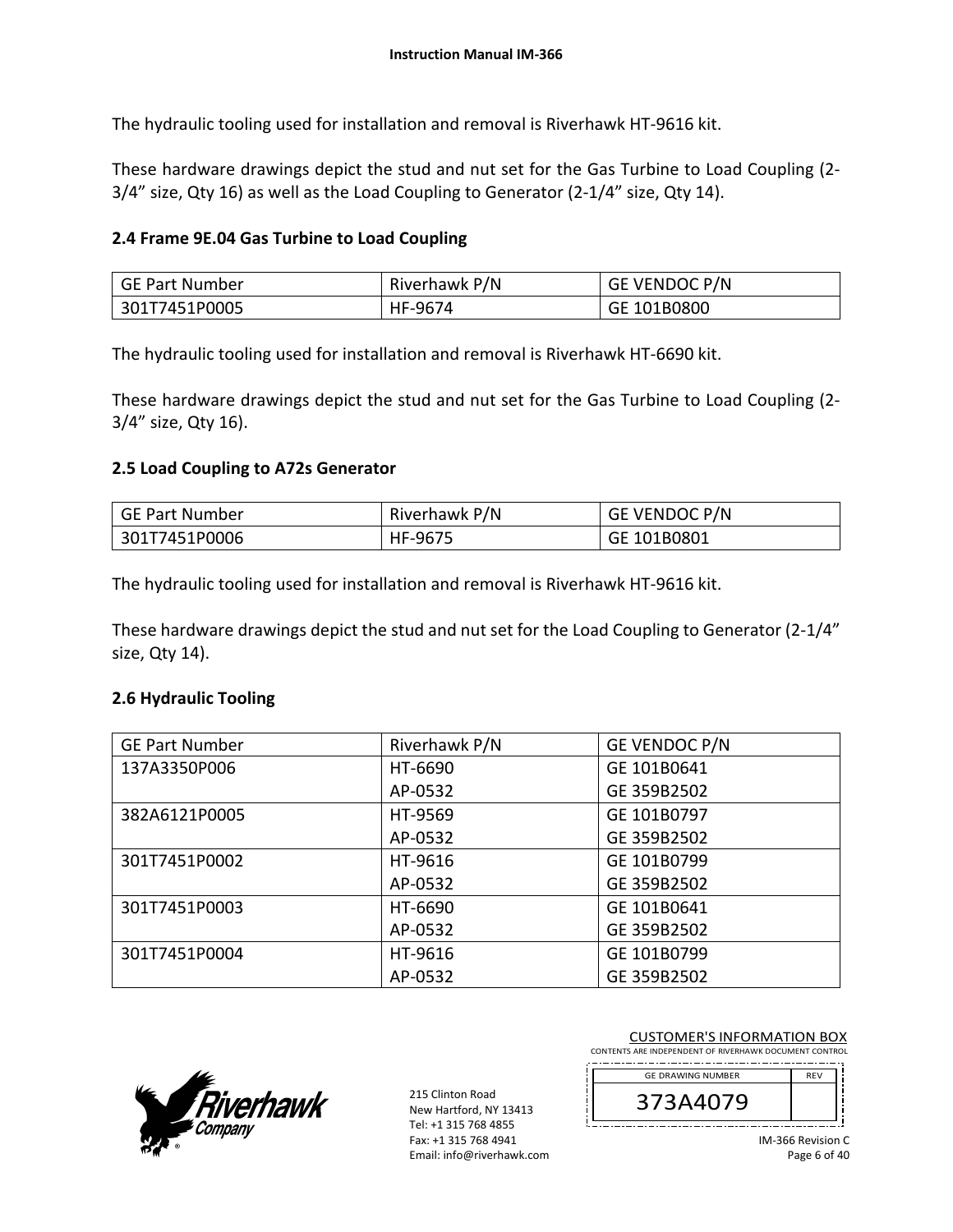### **3.0 Quick Checklist**

The following checklist is intended as a summary of the steps needed to use the Riverhawk‐ supplied equipment. New personnel or those experienced personnel who have not used the Riverhawk equipment recently are encouraged to read the entire manual.

### **EQUIPMENT INSPECTION**

- $\Box$  Check oil level in hydraulic pump.
- $\Box$  Check air pressure at 80psi [5.5 bar] minimum. (For air-driven pumps)
- $\Box$  Check hydraulic hose for damage.
- $\Box$  Test pump.
- $\Box$  Inspect tensioner for any damage.

### **NUT AND STUD PREPARATION**

- $\Box$  Inspect studs and nuts for any damage.
- $\Box$  Clean the studs and nuts.
- $\Box$  Measure and record stud lengths. (VERY IMPORTANT)
- □ Lubricate the stud's threads with clean turbine oil or spray lubricant. Lubricate the nut's threads and nut face with clean turbine oil or spray lubricant.
- $\Box$  Install studs and nuts into the flange.
- $\Box$  Set stick-out dimension on the load coupling side of the flange.
- □ With Allen wrench in backside of stud, firmly seat backside nut using spanner ring and pin wrench.
- □ Verify stick‐out measurement **(VERY IMPORTANT)**



215 Clinton Road New Hartford, NY 13413 Tel: +1 315 768 4855 Fax: +1 315 768 4941 Email: info@riverhawk.com

| CONTENTS ARE INDEPENDENT OF RIVERHAWK DOCUMENT CONTROL |            |  |
|--------------------------------------------------------|------------|--|
| <b>GE DRAWING NUMBER</b>                               | <b>RFV</b> |  |
| 373A4079                                               |            |  |
|                                                        |            |  |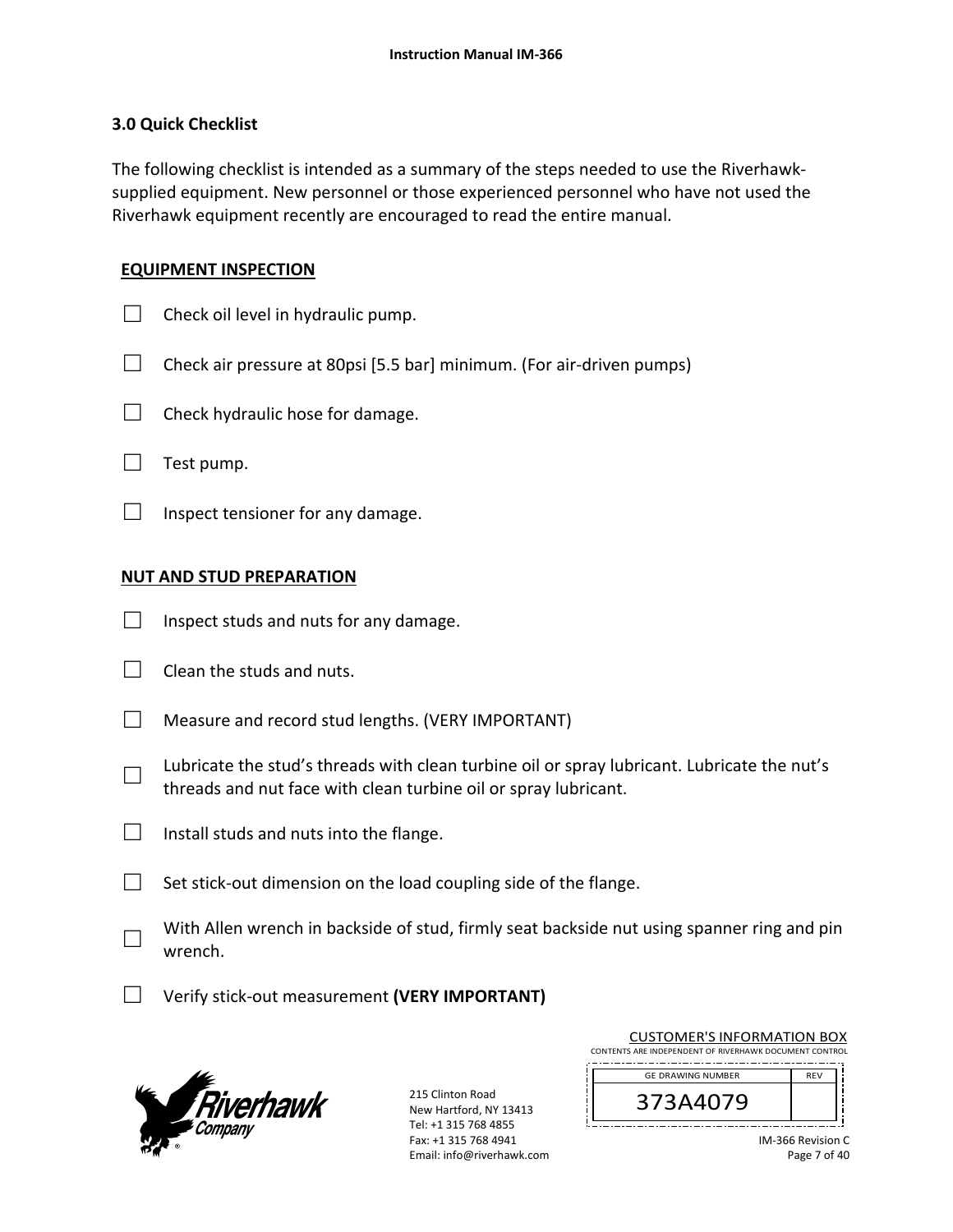#### **TENSIONING (Bolt Installation)**

|                   | Check tensioner drawing for correct parts and part numbers.                                                                                                                                                                                                                                                                                                                                      |
|-------------------|--------------------------------------------------------------------------------------------------------------------------------------------------------------------------------------------------------------------------------------------------------------------------------------------------------------------------------------------------------------------------------------------------|
|                   | Apply a light coat of clean turbine oil or spray lubricant to the puller screw. DO NOT USE<br>"NEVER SEIZE" ON THE CONICAL THREADS.                                                                                                                                                                                                                                                              |
| $\vert \ \ \vert$ | Install the spanner ring onto the nut.                                                                                                                                                                                                                                                                                                                                                           |
| $\Box$            | Thread the puller screw into the stud.                                                                                                                                                                                                                                                                                                                                                           |
| $\Box$            | Insert an Allen wrench into the back side of the stud.                                                                                                                                                                                                                                                                                                                                           |
| $\Box$            | Insert another Allen wrench into the puller screw. While holding the stud still, tighten the<br>puller screw until tight and then loosen the puller screw 1/2 of a turn. Some cases may<br>require the use of the GT-6516 puller screw shim kit to ease removal of puller screw after<br>tensioning. Follow instruction manual IM-336 (GE VENDOCS 373A4074) for use of puller<br>screw shim kit. |
| $\vert \ \ \vert$ | Hand tighten the puller screw and leave hand tight. DO NOT BACK OFF PULLER SCREW.                                                                                                                                                                                                                                                                                                                |
|                   | Slide the foot assembly over the puller screw and orientate the foot into position.                                                                                                                                                                                                                                                                                                              |
| $\Box$            | Thread the tensioner onto puller screw until it stops. There should be a 1/16" to 3/16" gap<br>between the foot and tensioner.                                                                                                                                                                                                                                                                   |
|                   | Place the guard over the tensioner and position guide pin into the hole in the backside of<br>the stud.                                                                                                                                                                                                                                                                                          |
|                   | Tighten the guard's clamping screw by hand until guard is pressed firmly against tensioner<br>$(no gap)$ .                                                                                                                                                                                                                                                                                       |
|                   | Push the center of the interlock fitting towards the tensioner while pulling back on the<br>fitting's pull tabs until it locks onto the tensioner and release the pull tabs.                                                                                                                                                                                                                     |
|                   | Connect the hydraulic pump to the tensioner and tension to 50%. Consult manual for<br>correct pressure.                                                                                                                                                                                                                                                                                          |
|                   | Use the pin wrench to turn the spanner ring to firmly tighten nut with 20 ft lbs [27 N·m] of<br>torque.                                                                                                                                                                                                                                                                                          |



215 Clinton Road New Hartford, NY 13413 Tel: +1 315 768 4855 Fax: +1 315 768 4941 Email: info@riverhawk.com ji

Ţ

| <b>GE DRAWING NUMBER</b><br><b>REV</b> |
|----------------------------------------|
|                                        |
| 373A4079                               |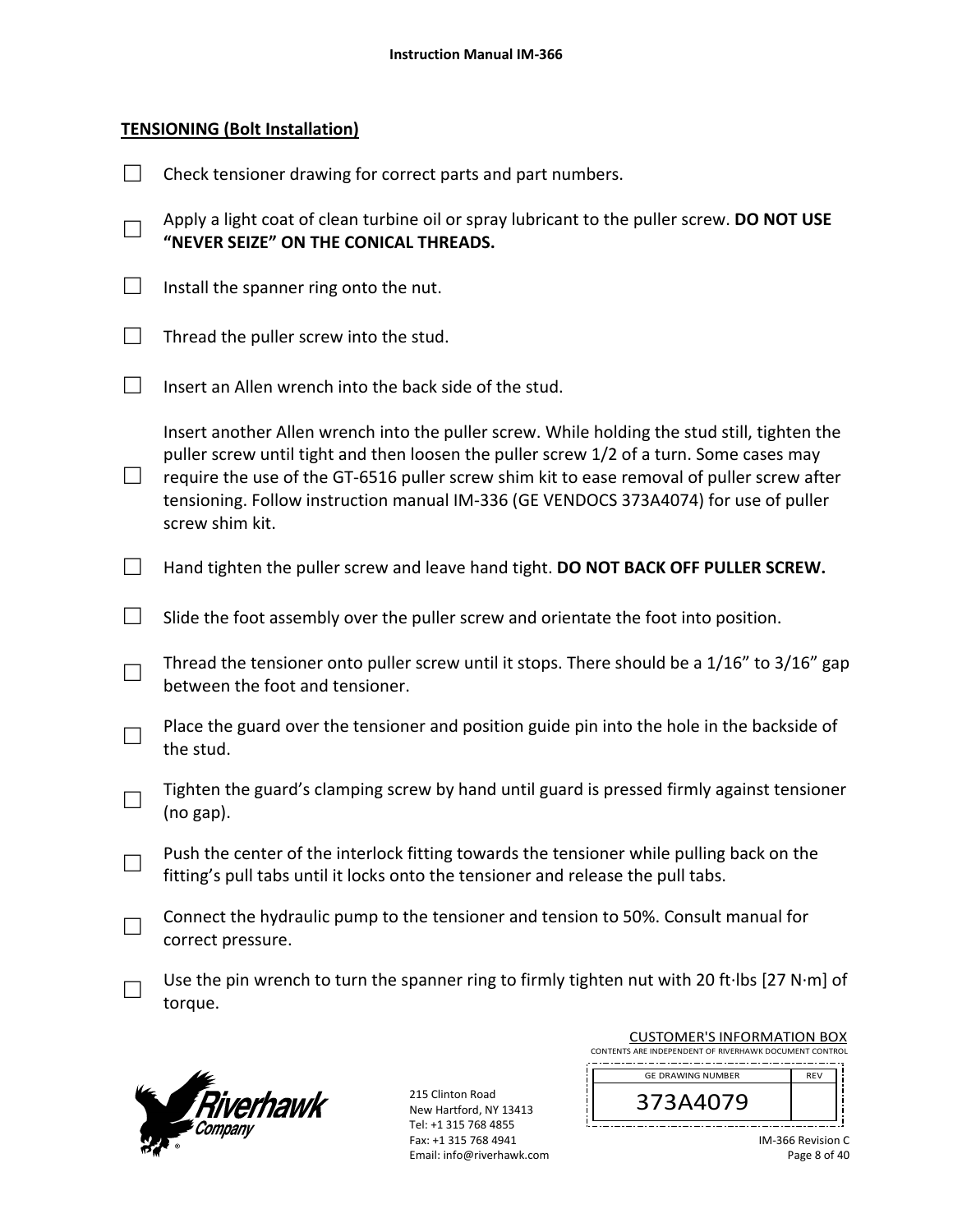- $\Box$  Release pressure and allow the tensioner to fully retract.
- □ Disconnect the hose and release the interlock fitting by pushing the center of the interlock fitting towards the tensioner while pulling back on the fitting's pull tabs.
- $\Box$  Loosen the knurled interlock fitting and remove the guard.
- $\Box$  Unscrew the tensioner from the puller screw.
- $\Box$  Remove the foot, puller screw and spanner ring.
- □ Move to the next stud in the pattern. Tension all studs to 50% before proceeding to final pressure.
- $\Box$  Repeat above steps at final pressure.
- □ Measure final stud length and record on stretch datasheets. Calculate final stretch measurement.
- $\Box$  Torque the nuts' set screws.
	- If required, install the windage plugs and torque their set screws. Refer to Riverhawk IM‐ 157 (GE 373A4023)

## **DETENSIONING (Stud Removal)**

□

- □ If present, loosen windage plugs' set screws and remove the windage plugs from the studs. Refer to Riverhawk IM‐157 (GE 373A4023)
- $\Box$  Loosen nuts' set screws
- □ Inspect and clean studs' conical threads. **Do not continue until ALL debris is removed from the threads!** See instruction manual IM‐220. **Do not try to use the tensioner to remove a damaged stud!**
- □ Apply a light coat of clean turbine oil or spray lubricant to the puller screw. **DO NOT USE "NEVER SEIZE" ON THE CONICAL THREADS.**
- $\Box$  Install the spanner ring onto the nut.



215 Clinton Road New Hartford, NY 13413 Tel: +1 315 768 4855 Fax: +1 315 768 4941 Email: info@riverhawk.com

| CONTENTS ARE INDEPENDENT OF RIVERHAWK DOCUMENT CONTROL |            |  |
|--------------------------------------------------------|------------|--|
| <b>GE DRAWING NUMBER</b>                               | <b>RFV</b> |  |
| 373A4079                                               |            |  |

CUSTOMER'S INFORMATION BOX

IM‐366 Revision C Page 9 of 40

، د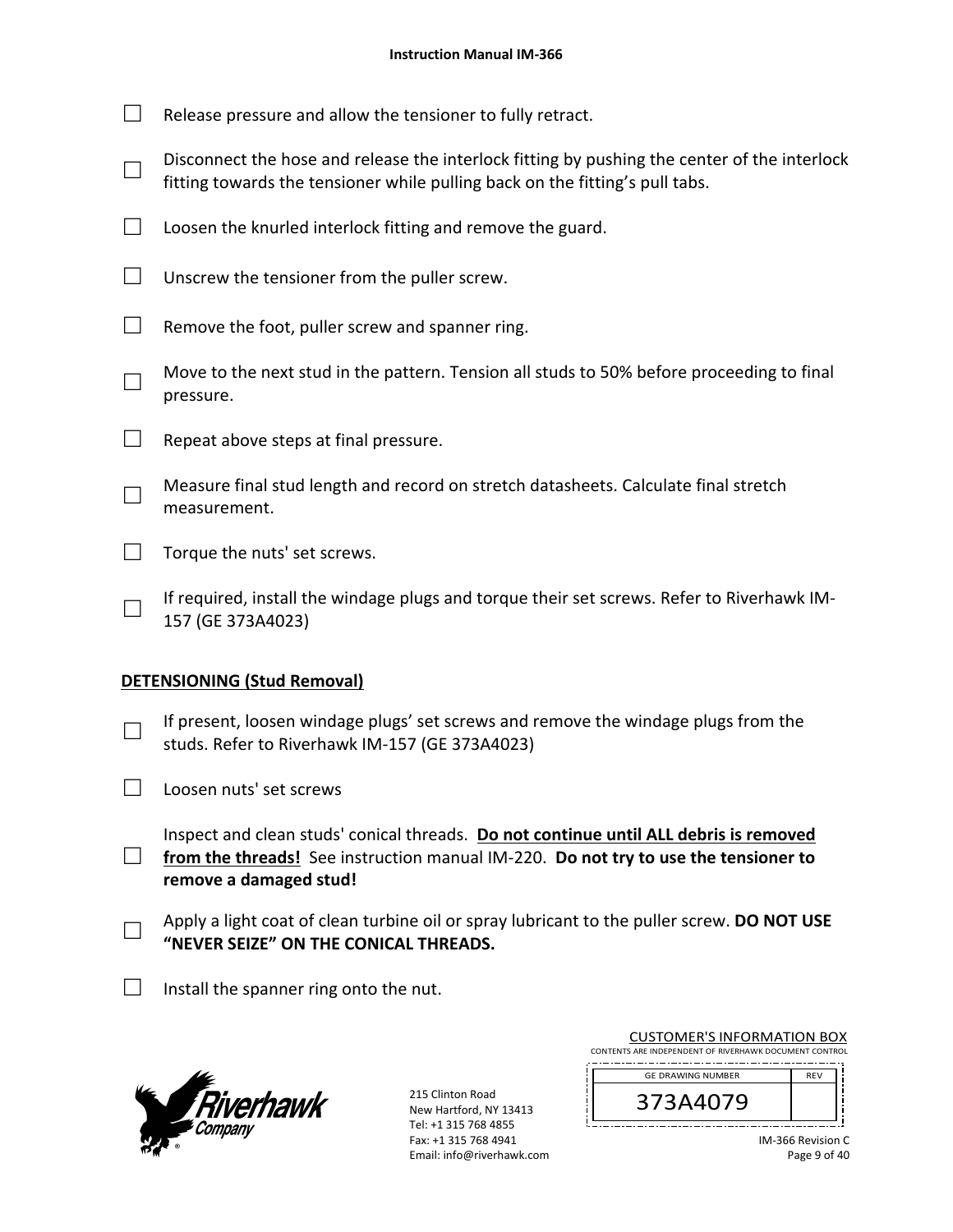$\Box$  Thread the puller screw into the stud. □ Insert an Allen wrench into the puller screw. Tighten the puller screw until tight and then loosen the puller screw 1/2 of a turn. □ Hand tighten the puller screw and leave hand tight. **DO NOT BACK OFF PULLER SCREW.**  $\Box$  Slide the foot assembly over the puller stud and orientate the foot into position. □ Thread the tensioner onto puller screw until it stops. There should be a 1/16" to 3/16" gap between the foot and tensioner. □ Place the guard over the tensioner and position guide pin into the hole in the backside of the stud. □ Tighten the guard's clamping screw by hand until the guard is pressed firmly against tensioner (no gap). □ Push the center of the interlock fitting towards the tensioner while pulling back on the fitting's pull tabs until it locks onto the tensioner and release the pull tabs. □ Connect the hydraulic pump to the tensioner and tension to final pressure. Consult manual section 9 for correct pressure.  $\Box$  Loosen nut with the spanner ring and pin wrench.  $\Box$  Release pressure and allow the tensioner to fully retract. □ Disconnect the hose and release the interlock fitting by pushing the center of the interlock fitting towards the tensioner while pulling back on the fitting's pull tabs.  $\Box$  Loosen the knurled interlock fitting and remove the guard.  $\Box$  Unscrew the tensioner from the puller screw. □ Remove the foot, puller screw, and spanner ring. It may be necessary to insert an Allen wrench into the backside of the stud to remove the puller screw.  $\Box$  Move to next stud in pattern



215 Clinton Road New Hartford, NY 13413 Tel: +1 315 768 4855 Fax: +1 315 768 4941 Email: info@riverhawk.com

| CONTENTS ARE INDEPENDENT OF RIVERHAWK DOCUMENT CONTROL |            |  |
|--------------------------------------------------------|------------|--|
| <b>GE DRAWING NUMBER</b>                               | <b>RFV</b> |  |
| 373A4079                                               |            |  |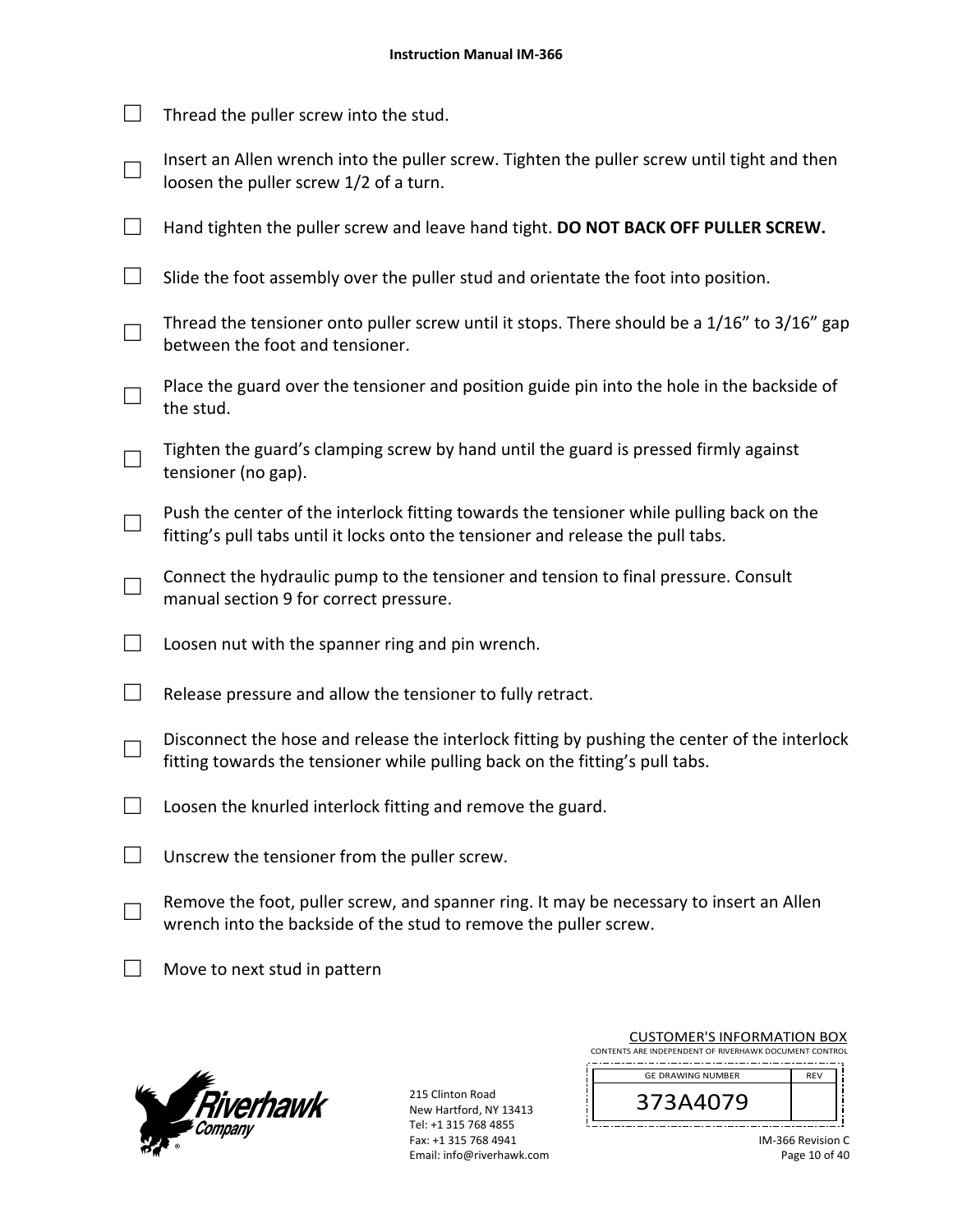### **4.0 General Preparations**

Read and understand all instructions before installing and tensioning studs.

Operators should be trained or have previous experience using Riverhawk tensioning equipment. Training will minimize the chance of improper use of the equipment.

The hydraulic tooling including the hydraulic hoses should be inspected prior to use. Inspection guidelines are listed in the following sub‐sections.

This equipment produces very high hydraulic pressures and very high forces. Operators must exercise caution and wear the appropriate personal protective equipment when handling and operating the hydraulic tooling.

High-pressure oil from the hydraulic pump pressurizes the tensioner which generates a very large force that actually stretches the stud. As the stud is stretched the nut lifts off the flange. The nut is then turned by hand using the supplied spanner ring. Once the nut is tight against the flange, the pressure in the tensioner is released. The hardware is now clamping the flange together.

### **4.1 Machine Preparation**

The flange to be tensioned must be fully closed prior to positioning of studs in the flanges. Turning the turbine and generator shafts is not required, but may be advantageous. Also, it will be advantageous to remove as many obstructions as possible from the flange area, such as speed probes, shipping plates, and conduit.

## **4.2 Hardware – Balance**

The studs are supplied in component balanced sets. A stud can be exchanged with another in its set without affected the overall balance of the equipment. Do not exchange a stud from one set with another stud from a different set. When shipped from Riverhawk, the studs are not assigned to any specific hole in the load coupling flange; this is optional and can be done at the installation site. The set size is determined by the relevant GE order drawing (see section 2.0).

The nuts are supplied in component balanced sets. A nut can be exchanged with another in its set without affecting the overall balance of the equipment. Do not exchange a nut from one set with another nut from a different set. When shipped from Riverhawk, the nuts are not assigned to any specific hole in the load coupling flange; this is optional and can be done at the installation site. The set size is determined by the relevant GE order drawing (see section 2.0).



215 Clinton Road New Hartford, NY 13413 Tel: +1 315 768 4855 Fax: +1 315 768 4941 Email: info@riverhawk.com

| CONTENTS ARE INDEPENDENT OF RIVERHAWK DOCUMENT CONTROL |            |  |
|--------------------------------------------------------|------------|--|
| <b>GE DRAWING NUMBER</b>                               | <b>RFV</b> |  |
| 3/3A4079                                               |            |  |
|                                                        |            |  |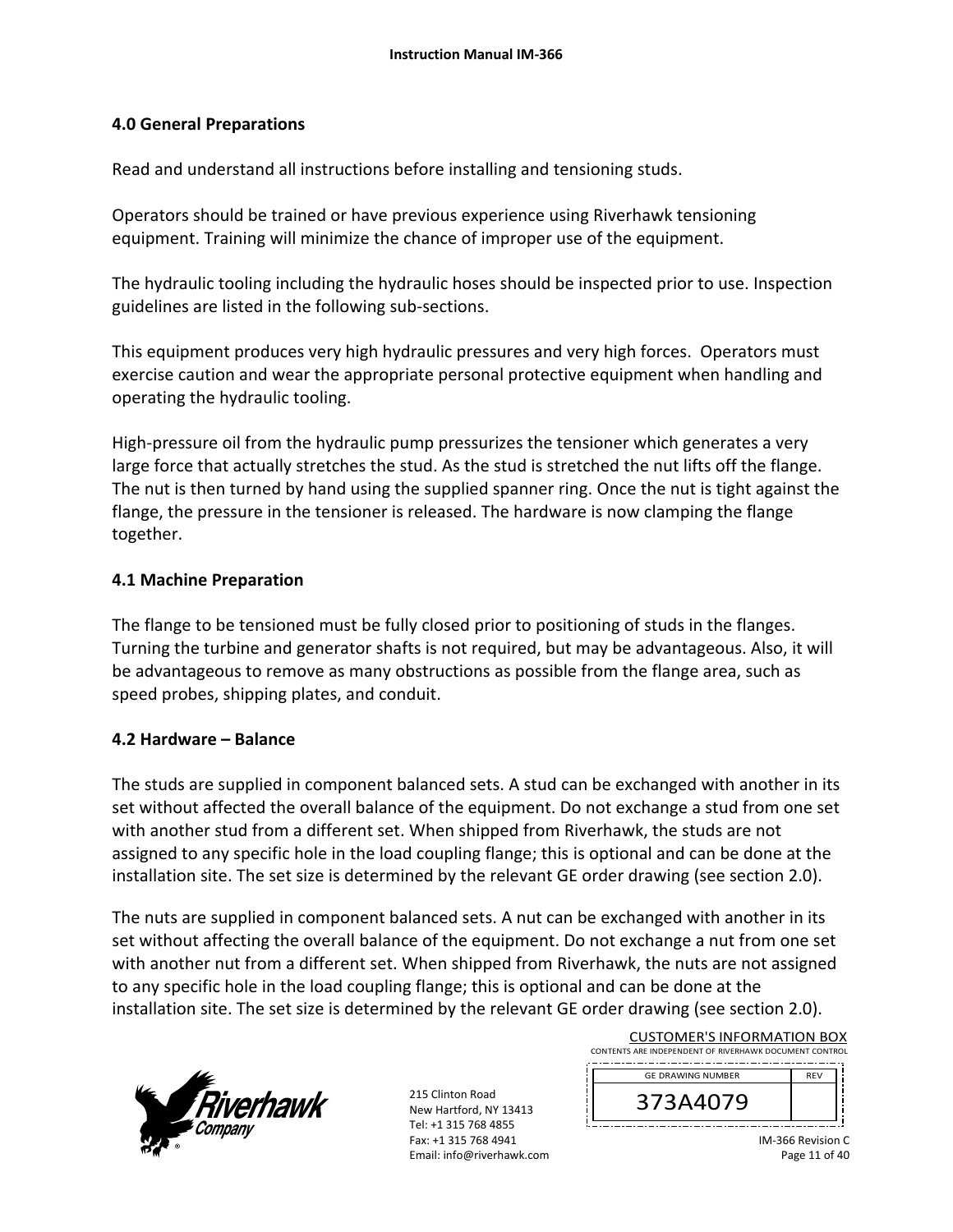A weight balance certification is supplied with each order. Store this certification in an appropriate location as it will be needed for the purchase of replacement equipment.

## **4.3 Tensioner – Care and Handling**

When not in use, the tensioner shall be maintained in a clean environment and all caps and plugs for hydraulic openings and fittings must be in place.

When in use, the tensioner shall be protected from sand and grit.

See section 12 for long term storage requirements.

## **4.4 Hand Tools**

| 5/8″ Wrench<br>3/4" Wrench<br>13/16" Wrench | 3' to 4' Breaker Bar<br>A set of Allen Wrenches (including 1/2")<br>9" to 10" Micrometer |
|---------------------------------------------|------------------------------------------------------------------------------------------|
| <b>4.5 Special Tools</b>                    |                                                                                          |
| <b>Hydraulic Tensioner Kit:</b>             | HT-6690 Hydraulic Tensioner, 2-3/4"<br>(reference GE VENDOC 101B0641)                    |
|                                             | HT-6746 Hydraulic Tensioner, 2-3/4"<br>(reference GE VENDOC 101B0644)                    |
|                                             | HT-9569 Hydraulic Tensioner, 2-3/4"<br>(reference GE VENDOC 101B0797)                    |
|                                             | HT-9616 Hydraulic Tensioner, 2-3/4" and 2-1/4"<br>(reference GE VENDOC 101B0799)         |
| Hydraulic Pump Kit:                         | AP-0532 Air-Operated Hydraulic Pump<br>(recommended)<br>(reference GE VENDOC 359B2502)   |
|                                             | MP-0130 Manual Hand-Operated Hydraulic Pump<br>(reference GE VENDOC 359B2506)            |



215 Clinton Road New Hartford, NY 13413 Tel: +1 315 768 4855 Fax: +1 315 768 4941 Email: info@riverhawk.com

| CONTENTS ARE INDEPENDENT OF RIVERHAWK DOCUMENT CONTROL |            |
|--------------------------------------------------------|------------|
| <b>GE DRAWING NUMBER</b>                               | <b>RFV</b> |
| 373A4079                                               |            |
|                                                        |            |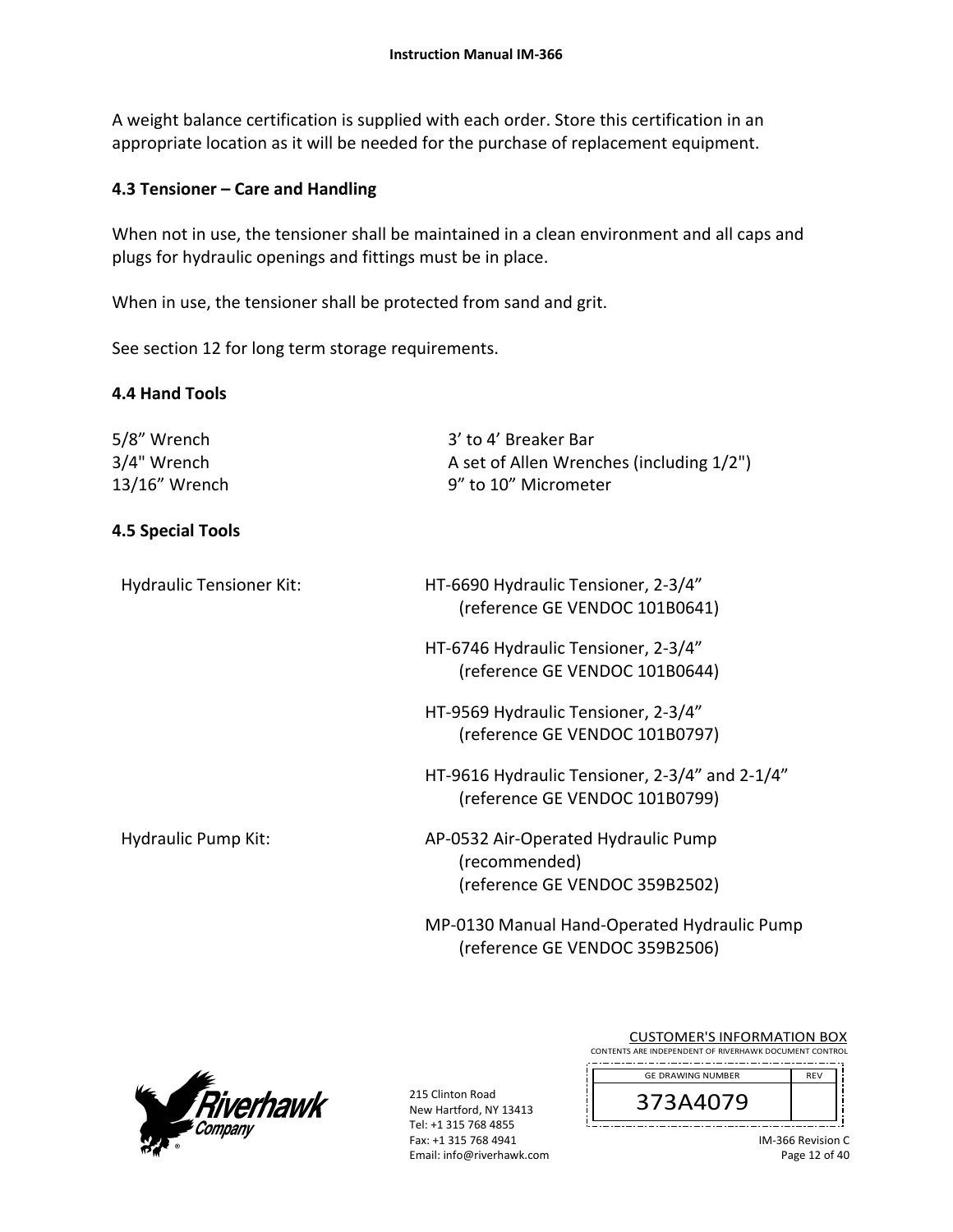# **CAUTION**

**Riverhawk recommends that the tensioners be returned to Riverhawk for periodic inspections. Replacement of obsolete tensioners is recommended. Functional upgrades are also recommended. The Riverhawk Service Returns Coordinator should be notified 3‐6 months prior to a planned outage to schedule an inspection service.** 

## **5.0 Hardware Set Preparations**

### **5.1 Nut Preparation**



**Picture 5A** ‐ Riverhawk Locknut

If there is any visible damage on a nut, do not use the nut and contact General Electric or Riverhawk Company for a replacement nut. Please be prepared to supply the turbine number, weight certification, and digital photographs for evaluation.

## **5.1.1 Nut Cleaning ‐ New Installations**

For new installations, the nuts should come sealed from the factory and will need no cleaning.

## **5.1.2 Nut Cleaning ‐ Old Installations**

Previously installed nuts require cleaning. Refer to manual IM‐220 "Cleaning Procedure of the Conical Threads on Riverhawk Studs" for instruction.



215 Clinton Road New Hartford, NY 13413 Tel: +1 315 768 4855 Fax: +1 315 768 4941 Email: info@riverhawk.com

| CUSTUIVIER STINFURIVIATION BUX                         |            |  |
|--------------------------------------------------------|------------|--|
| CONTENTS ARE INDEPENDENT OF RIVERHAWK DOCUMENT CONTROL |            |  |
|                                                        |            |  |
| <b>GE DRAWING NUMBER</b>                               | <b>RFV</b> |  |
|                                                        |            |  |

373A4079

CON AFRIC INFORMATION BOY

IM‐366 Revision C Page 13 of 40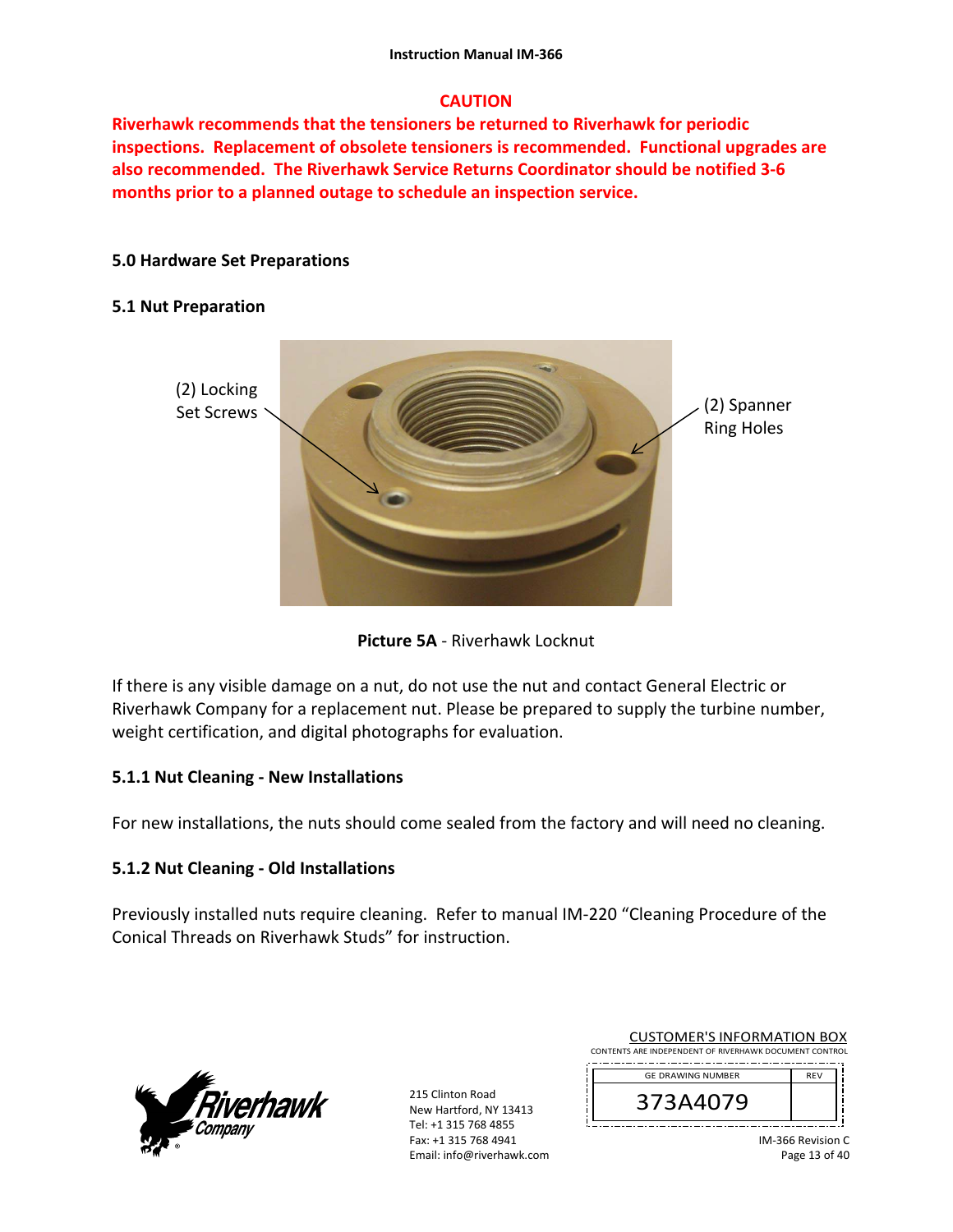### **5.2 Stud Preparation**

Check the stud for any visible damage. If there is any visible damage, do not use the stud and contact the Riverhawk Company for a replacement stud. Please be prepared to supply the turbine number, weight certification, and digital photographs for evaluation.

### **CAUTION**

**It is especially important to check the condition of the conical thread used to tension the stud. Thread damage from previous abuse can lead to failure of the stud or tensioning equipment.**

The conical threads of each stud must be clean of grit and dirt before installation or removal. This ensures the proper seating of the puller screw.

### **5.2.1 Stud Cleaning ‐ New Installations**

For new installations, the studs should come sealed from the factory and will need no cleaning.

### **5.2.2 Stud Cleaning ‐ Old Installations**

Previously installed studs may require cleaning.

Follow instruction manual IM‐220 (GE VENDOCS 373A4025) for cleaning procedure of the conical threads on Riverhawk studs using a brass power brush. The latest revision may be obtained by contacting Riverhawk Company or thru www.riverhawk.com.



**Picture 5B ‐** Brass Power Brush

#### **5.3 Stud Length Measurement**

Measure and record the initial lengths of the studs. The following suggestions will improve your results.

- **Plan to start and finish any flange in the same day.**
- **•** Studs and flange must be at the same temperature.
- **Number each stud with a marker for later stretch measurement tracking.**



215 Clinton Road New Hartford, NY 13413 Tel: +1 315 768 4855 Fax: +1 315 768 4941 Email: info@riverhawk.com

| CONTENTS ARE INDEPENDENT OF RIVERHAWK DOCUMENT CONTROL |            |  |  |
|--------------------------------------------------------|------------|--|--|
| <b>GE DRAWING NUMBER</b>                               | <b>RFV</b> |  |  |
| 373A4079                                               |            |  |  |
|                                                        |            |  |  |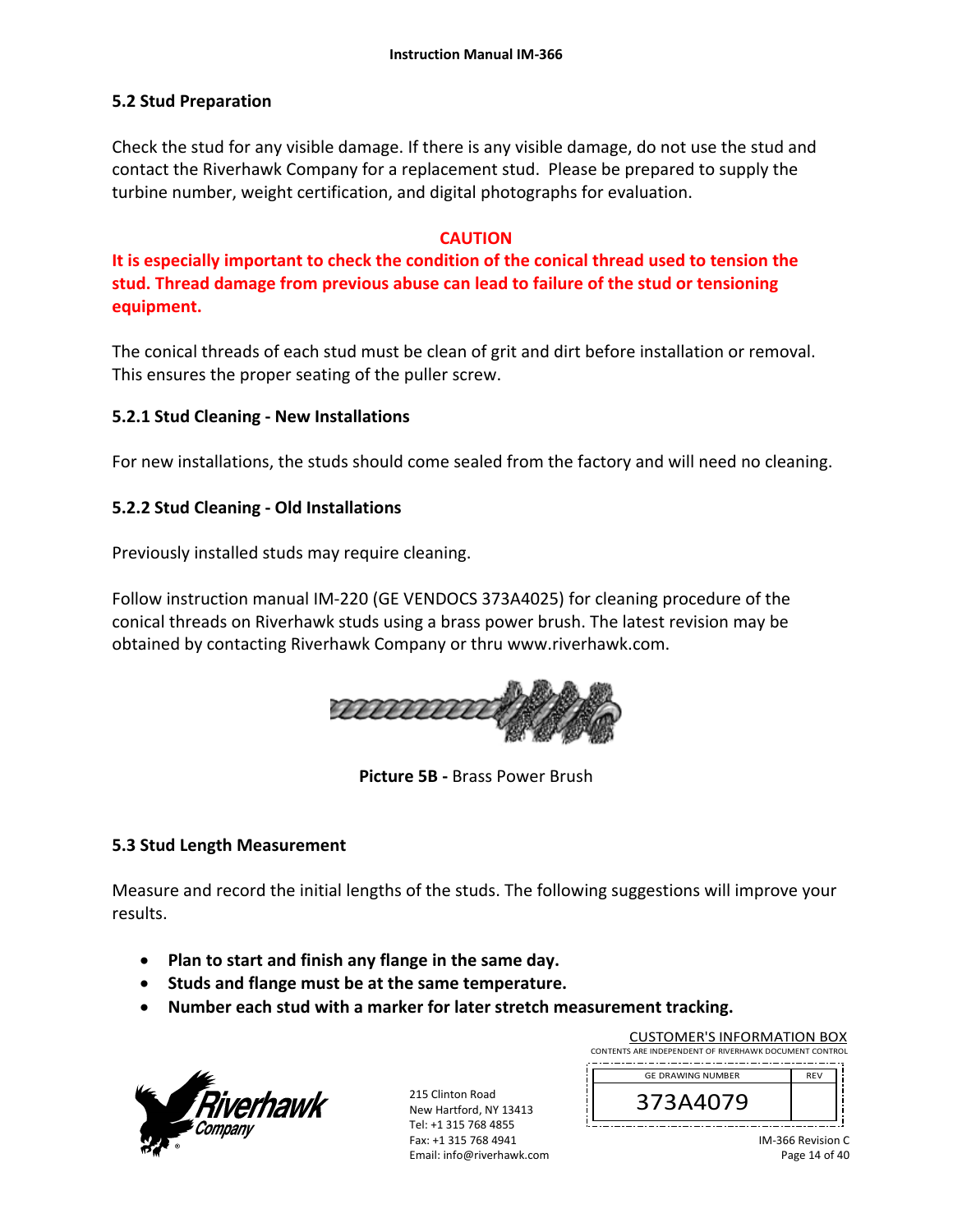- **Mark the location of measurement on stud end with a permanent marker.**
- **Measure each stud to nearest 0.001 inch (.01 mm).**
- **Record each measurement on the supplied record sheets.**
- **Do not allow the measuring instruments to sit in the sun.**
- **The same person should make all measurements.**

#### **6.0 Stud and Nut Assembly**

Refer to the hardware assembly drawing (HF-xxxx) listed in Section 2.0 of this manual.

- 1. Assemble the cylindrical nut to the internal, conical thread end of the stud.
- 2. Lubricate the stud's threads with clean turbine oil or spray lubricant.
- 3. Lubricate the nut's threads and nut face with clean turbine oil or spray lubricant
- 4. Slide the stud and cylindrical nut assembly into the flange as shown in Figure 6A and 6B.



**Figure 6A** – Cross‐section View of Gas Turbine to Load Coupling Bolted Flange Connection



215 Clinton Road New Hartford, NY 13413 Tel: +1 315 768 4855 Fax: +1 315 768 4941 Email: info@riverhawk.com

| <b>CUSTOMER'S INFORMATION BOX</b>                      |            |
|--------------------------------------------------------|------------|
| CONTENTS ARE INDEPENDENT OF RIVERHAWK DOCUMENT CONTROL |            |
| <b>GE DRAWING NUMBER</b>                               | <b>REV</b> |
| 373A4079                                               |            |
|                                                        |            |

IM‐366 Revision C Page 15 of 40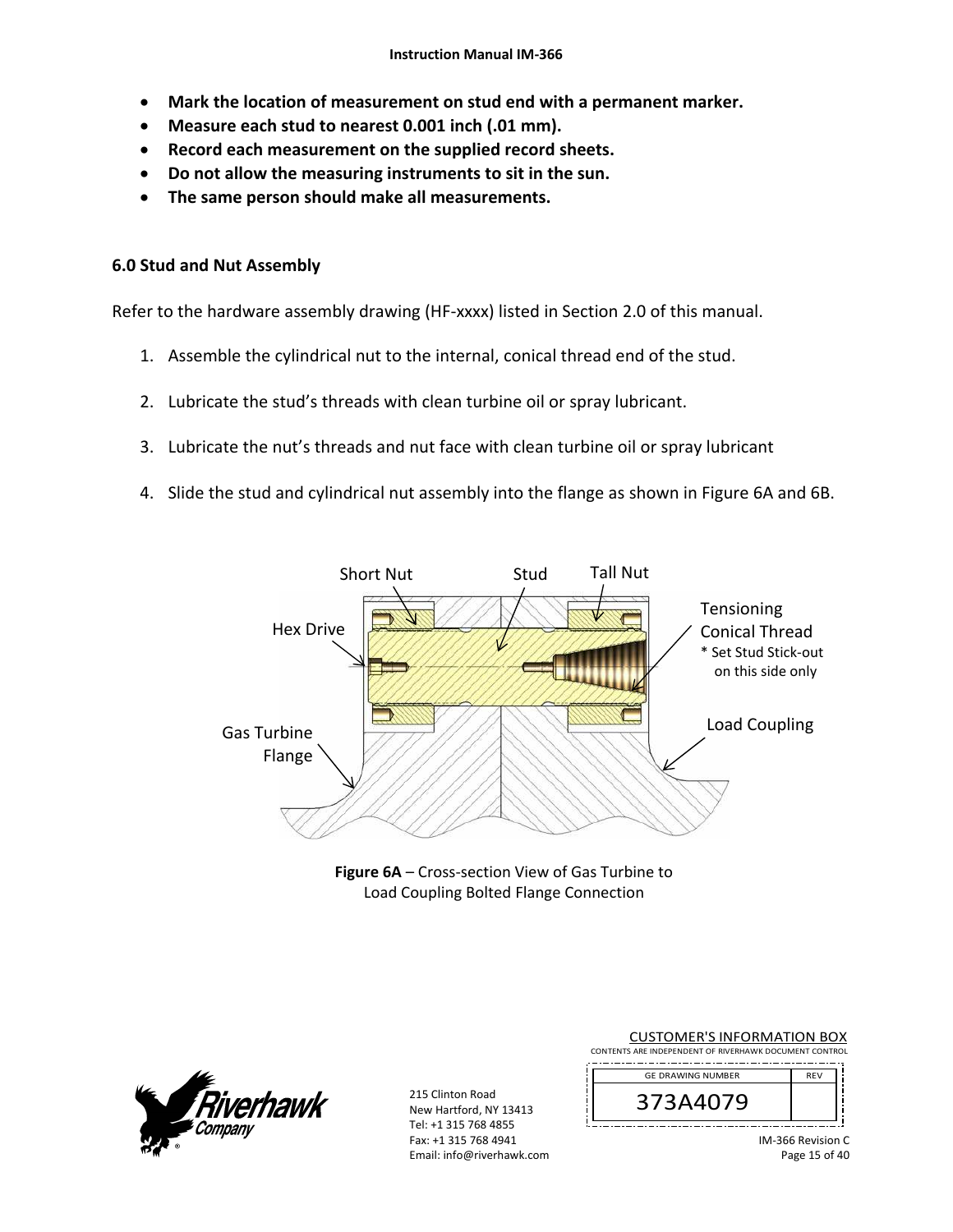

to ELIN 9A4/9A5 Generator Bolted Flange Connection



**Figure 6C** – Cross-section View of Load Coupling or Steam Turbine to Alstom A72s Generator Bolted Flange Connection

- 5. Install the other nut on the backside.
- 6. Adjust the nut/stud assembly so that the tensioning end of the stud protrudes (or sticks out) from the face of the cylindrical nut the distance specified on the hardware drawing (HF‐xxxx). **SETTING THIS PROTRUSION OF STUD TO NUT IS CRITICAL FOR PROPER TENSIONER OPERATION.** A metal stick-out gage is provided with the tensioner to assist the operator in setting the protrusion dimension



215 Clinton Road New Hartford, NY 13413 Tel: +1 315 768 4855 Fax: +1 315 768 4941 Email: info@riverhawk.com

| <b>CUSTOMER'S INFORMATION BOX</b><br>CONTENTS ARE INDEPENDENT OF RIVERHAWK DOCUMENT CONTROL |            |
|---------------------------------------------------------------------------------------------|------------|
| <b>GE DRAWING NUMBER</b>                                                                    | <b>REV</b> |
| 373A4079                                                                                    |            |

IM‐366 Revision C Page 16 of 40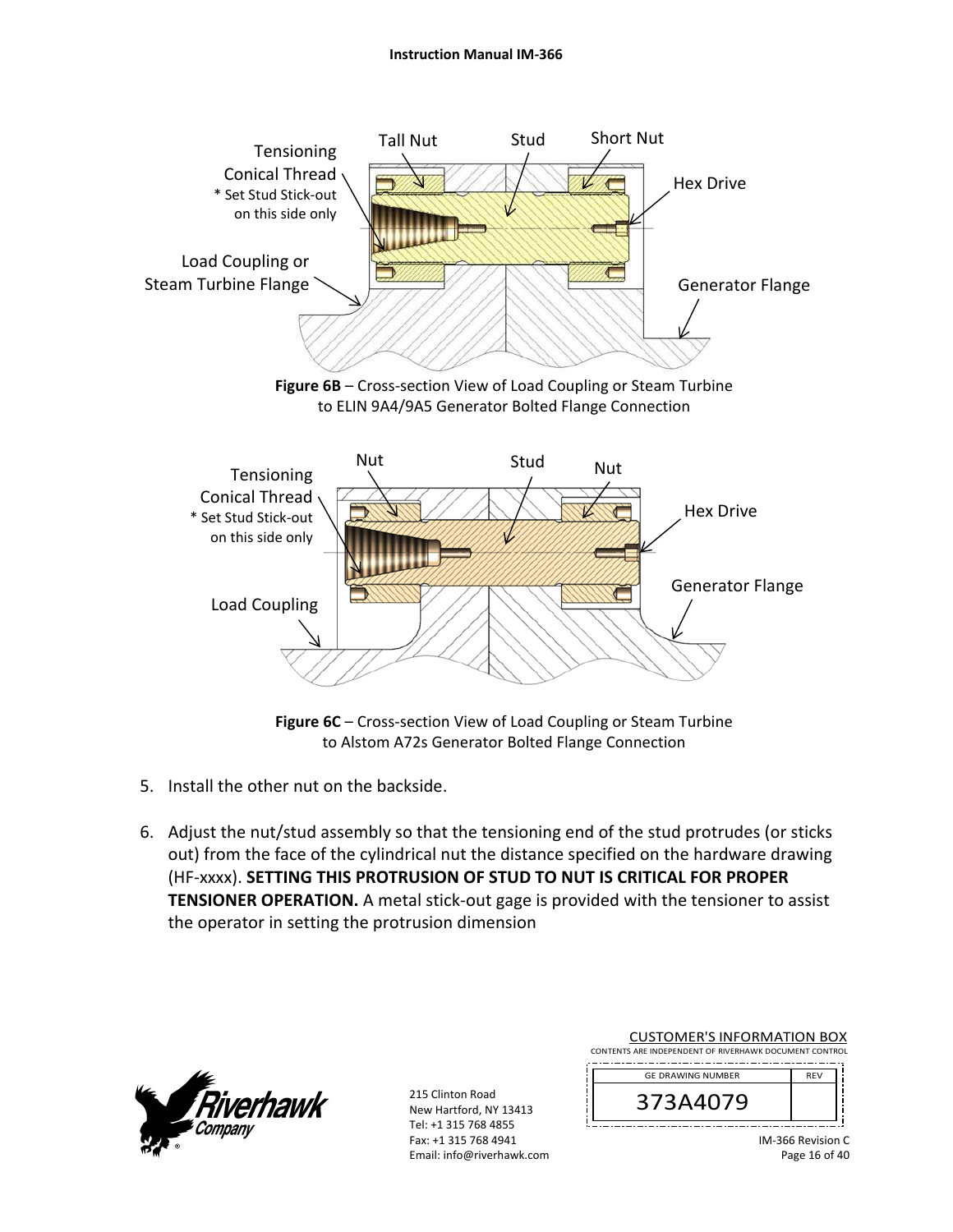#### **Instruction Manual IM‐366**



**Picture 6D** – Use of Stick‐Out Gage (Stick‐out gage appearance may vary)



**Picture 6E** – Use of Drop Gage to measure stick‐out



**Picture 6F** – Use of Calipers to measure stick‐out

- 7. With Allen wrench in backside of stud, firmly seat backside nut using spanner ring and pin wrench.
- 8. Recheck the stud stick‐out length. If the stick‐out length does not match the hardware drawing, adjust the nuts as necessary.
- 9. Measure and record starting stud installation gage reading.



215 Clinton Road New Hartford, NY 13413 Tel: +1 315 768 4855 Fax: +1 315 768 4941 Email: info@riverhawk.com

| <b>CUSTOMER'S INFORMATION BOX</b>                      |            |  |
|--------------------------------------------------------|------------|--|
| CONTENTS ARE INDEPENDENT OF RIVERHAWK DOCUMENT CONTROL |            |  |
| <b>GE DRAWING NUMBER</b>                               | <b>RFV</b> |  |
| 373A4079                                               |            |  |

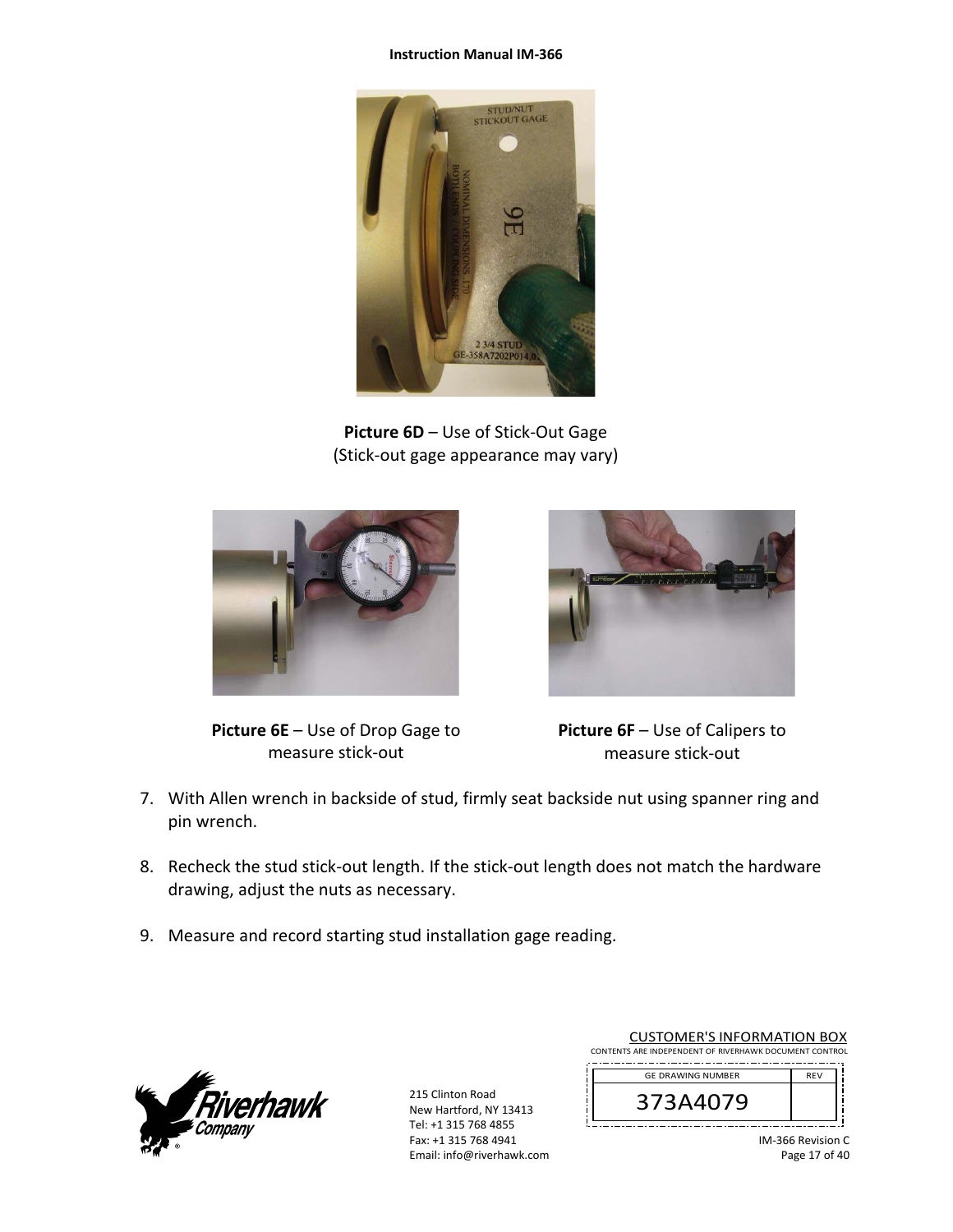### **7.0 Hydraulic Tensioner Equipment Assembly**

#### **7.1 Hydraulic Equipment Inspection**

**7.1.1 Hydraulic Tensioner Inspection** 

#### **CAUTION**

**Riverhawk recommends that the tensioner be returned to Riverhawk for periodic inspections. Replacement of obsolete tensioners is recommended. Functional upgrades are also recommended. The Riverhawk Service Returns Coordinator should be notified 3‐6 months prior to a planned outage to schedule an inspection service.** 

This tensioner does not require bleeding. See section 8.3

### **WARNING**

**To avoid failure, ensure safety, and proper operation, the tensioner assembly must be installed on a stud in the flange before pressurizing the tensioner. Do not use the tensioner at any pressure unless the tool is installed on a stud in a flange.** 

Clean puller screw and check for any debris and dents.

Inspect the tensioner guard for any signs of damage including cracked welds. Any guards modified in the field should be replaced. Bent guards should be replaced. Inspect the outside of the tensioner for discoloration patterns that may indicate submersion and internal damage.

Perform an inventory of the loose equipment supplied with the tensioner. An inventory list is provided on the tensioner's technical drawing (Riverhawk HT‐xxxx listed in section 2.0 and 4.5). Replacement parts are available from Riverhawk.

### **7.1.1.1 Hydraulic Tensioner's Burst Disc Replacement**

The hydraulic tensioner's burst disc is a key element in the overall safe use of the hydraulic tensioner. The burst disc's location is shown on the tensioner's technical drawing (Riverhawk HT-xxxx listed in section 2.0 and 4.5).

Each tensioner is shipped from our factory with one burst disc already installed in the tensioner and with another spare disc for field replacement. Extra burst discs are available from Riverhawk for replacement purposes.



215 Clinton Road New Hartford, NY 13413 Tel: +1 315 768 4855 Fax: +1 315 768 4941 Email: info@riverhawk.com

| <b>CUSTOMER'S INFORMATION BOX</b>                      |            |  |
|--------------------------------------------------------|------------|--|
| CONTENTS ARE INDEPENDENT OF RIVERHAWK DOCUMENT CONTROL |            |  |
| <b>GE DRAWING NUMBER</b>                               | <b>RFV</b> |  |

373A4079

IM‐366 Revision C Page 18 of 40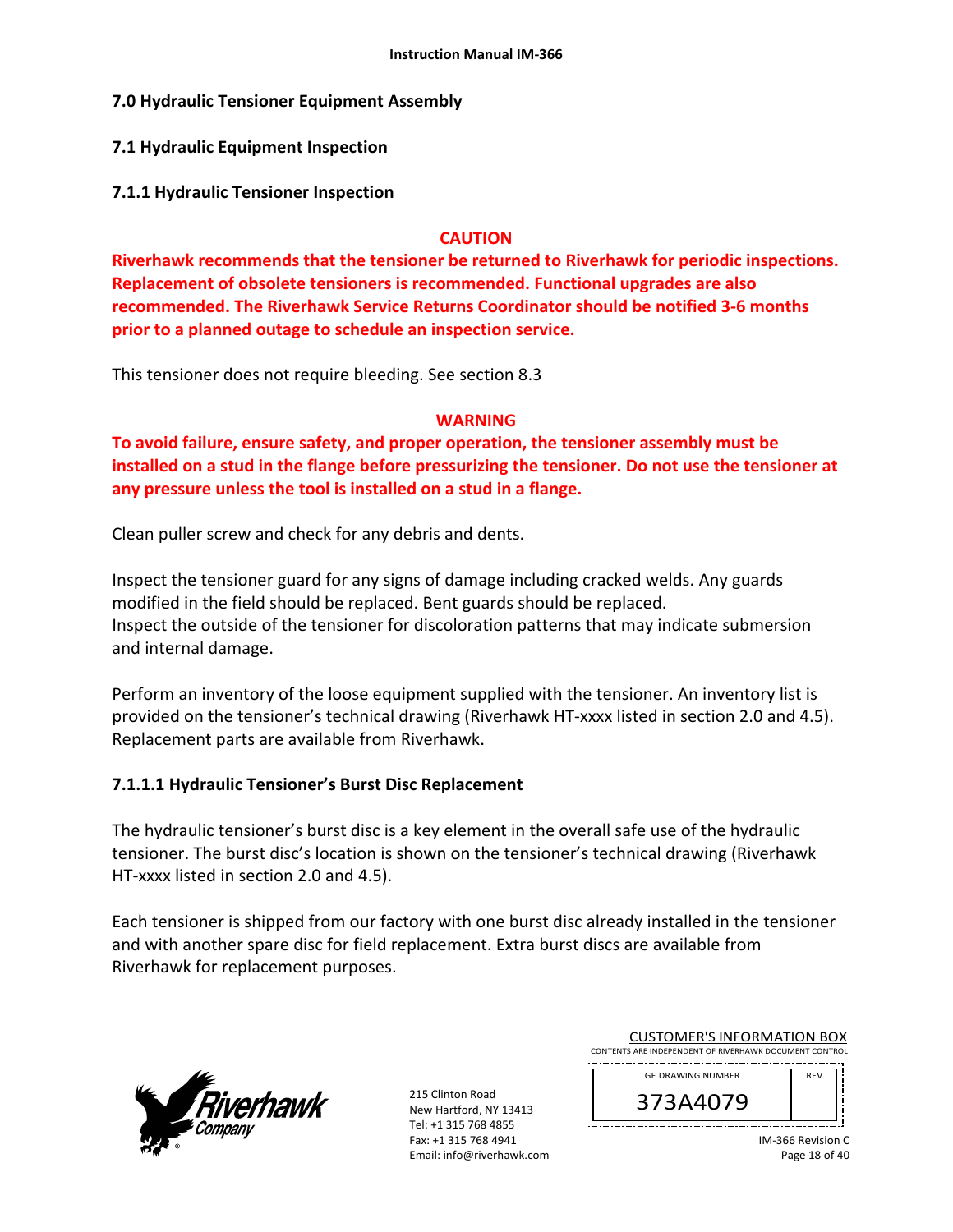To replace a damaged burst disc refer to Riverhawk instruction manual IM‐363 (GE VENDOC 373A4077). The latest revision may be obtained by contacting Riverhawk Company or thru www.riverhawk.com.

## **Warning**

**A damaged burst disc must be replaced with a with a burst disc of the same design and pressure rating. Do not substitute a damaged burst disc with a different disc type, a different pressure rating, or a foreign object.** 

# **7.1.2 Hydraulic Pump Kit Inspection**

Refer to the Hydraulic Pump Kit Instruction Manual, IM‐293 (GE VENDOC 373A4058). The latest revision may be obtained by contacting Riverhawk Company or thru www.riverhawk.com.

# **7.2 Hydraulic Fittings**



Riverhawk tensioners use a 1/4" High Pressure port to connect its hydraulic hoses. The hose connector is made from a three piece assembly: a gland nut, a collar, and a 1/4" tube or 1/4" hose end. (See Illustration 1)

To assembly the fitting, slide the gland nut over the 1/4" tube or 1/4" hose end. Turn the collar counter‐clockwise (**left hand** thread) on to the tube or hose end as shown in Illustration 1.

The collar should be placed .125" (3.2 mm) from the tip of the cone. (See Illustration 2) It may be necessary to adjust this collar with a set of vise‐ grip pliers. Be careful to not strip the threads off the tube or hose end.



215 Clinton Road New Hartford, NY 13413 Tel: +1 315 768 4855 Fax: +1 315 768 4941 Email: info@riverhawk.com

| CONTENTS ARE INDEPENDENT OF RIVERHAWK DOCUMENT CONTROL |            |
|--------------------------------------------------------|------------|
| <b>GE DRAWING NUMBER</b>                               | <b>REV</b> |
| 373A4079                                               |            |
|                                                        |            |

IM‐366 Revision C Page 19 of 40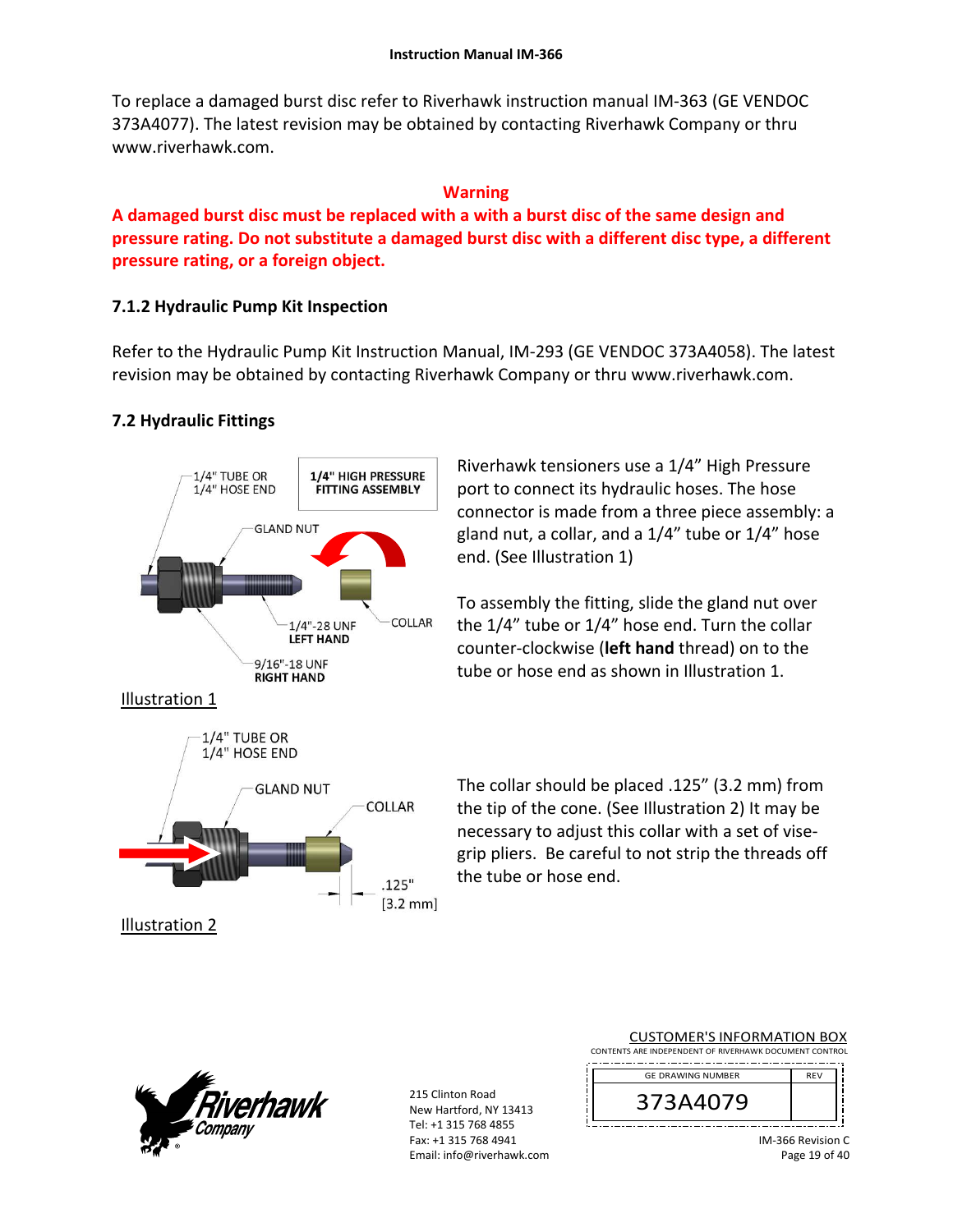

Slide the gland nut down over the collar. (See Illustration 3) Insert the 1/4" tube or 1/4" hose end into tensioner or hydraulic pump. While firmly holding the tube or hose end to stop it from rotating, turn the gland nut clockwise (**right hand** thread) and torque the gland nut to 25 FT‐LBS (34 N‐m).

### Tips:

- Make sure all parts are clean and free from debris.
- Protect the cone on the end of the  $1/4$ " tube or 1/4" hose end from scratches as this is the sealing surface.
- Replace yellow plastic caps when finished to protect the threads and cone.

## **8.0 Assembly of Tensioner on a Stud**

The tensioner used in this application can be identified by its ORANGE safety guard. If the tensioner's safety guard is YELLOW, a different set of instructions are required. Consult the Riverhawk factory for assistance.

## **8.1 Handling of the Tensioner**

The tensioner used in this application is designed to require no special lifting instructions. Do not drop any part of the tensioner on the operator or other nearby personnel.

## **8.2 Kit Assembly**

Connect the hydraulic hose to the hydraulic pump and the quick dis‐connect coupler supplied with the tensioner.

Refer to the hardware assembly drawing (HF-xxxx) listed in Section 2.0 of this manual and the tensioner assembly drawing (HT‐xxxx) listed in Section 4.5 of this manual to determine how the tensioner must be assembled on the load coupling for its correct operation.



215 Clinton Road New Hartford, NY 13413 Tel: +1 315 768 4855 Fax: +1 315 768 4941 Email: info@riverhawk.com

| CUSTUMER S INFORMATION BOX                             |            |  |
|--------------------------------------------------------|------------|--|
| CONTENTS ARE INDEPENDENT OF RIVERHAWK DOCUMENT CONTROL |            |  |
|                                                        |            |  |
| <b>GE DRAWING NUMBER</b>                               | <b>RFV</b> |  |

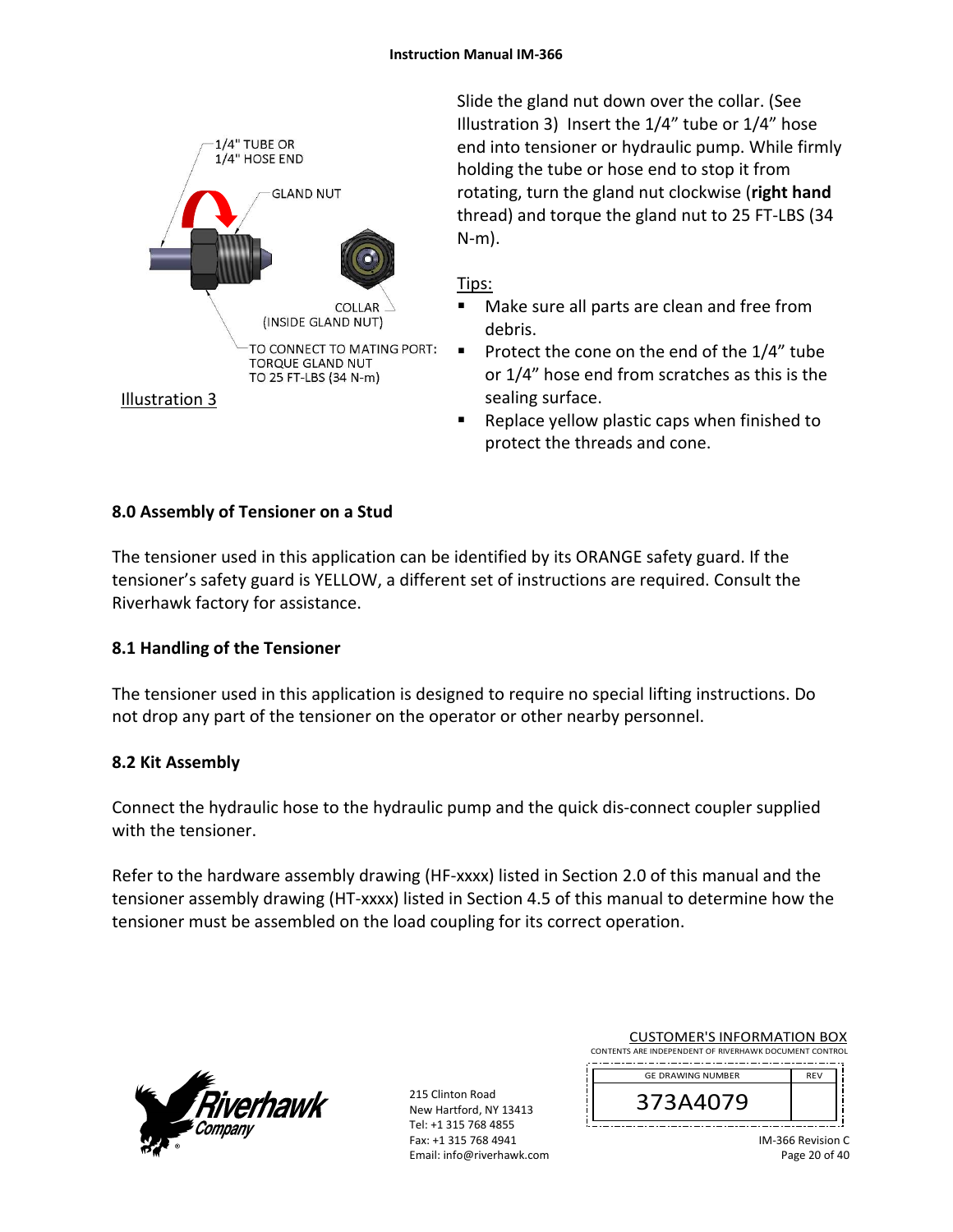#### **Instruction Manual IM‐366**



**Picture 8A** – Features of the Hydraulic Tensioner HT‐6690/HT‐6746 (Shown on Stepped Load Coupling Shaft)



#### **Picture 8B** – Cross‐section View of Hydraulic Tensioner HT‐6690/HT‐6746 (Shown on Stepped Load Coupling Shaft)



215 Clinton Road New Hartford, NY 13413 Tel: +1 315 768 4855 Fax: +1 315 768 4941 Email: info@riverhawk.com

| <b>CUSTOMER'S INFORMATION BOX</b>                      |            |
|--------------------------------------------------------|------------|
| CONTENTS ARE INDEPENDENT OF RIVERHAWK DOCUMENT CONTROL |            |
| <b>GE DRAWING NUMBER</b>                               | <b>REV</b> |
| 373A4079                                               |            |
|                                                        |            |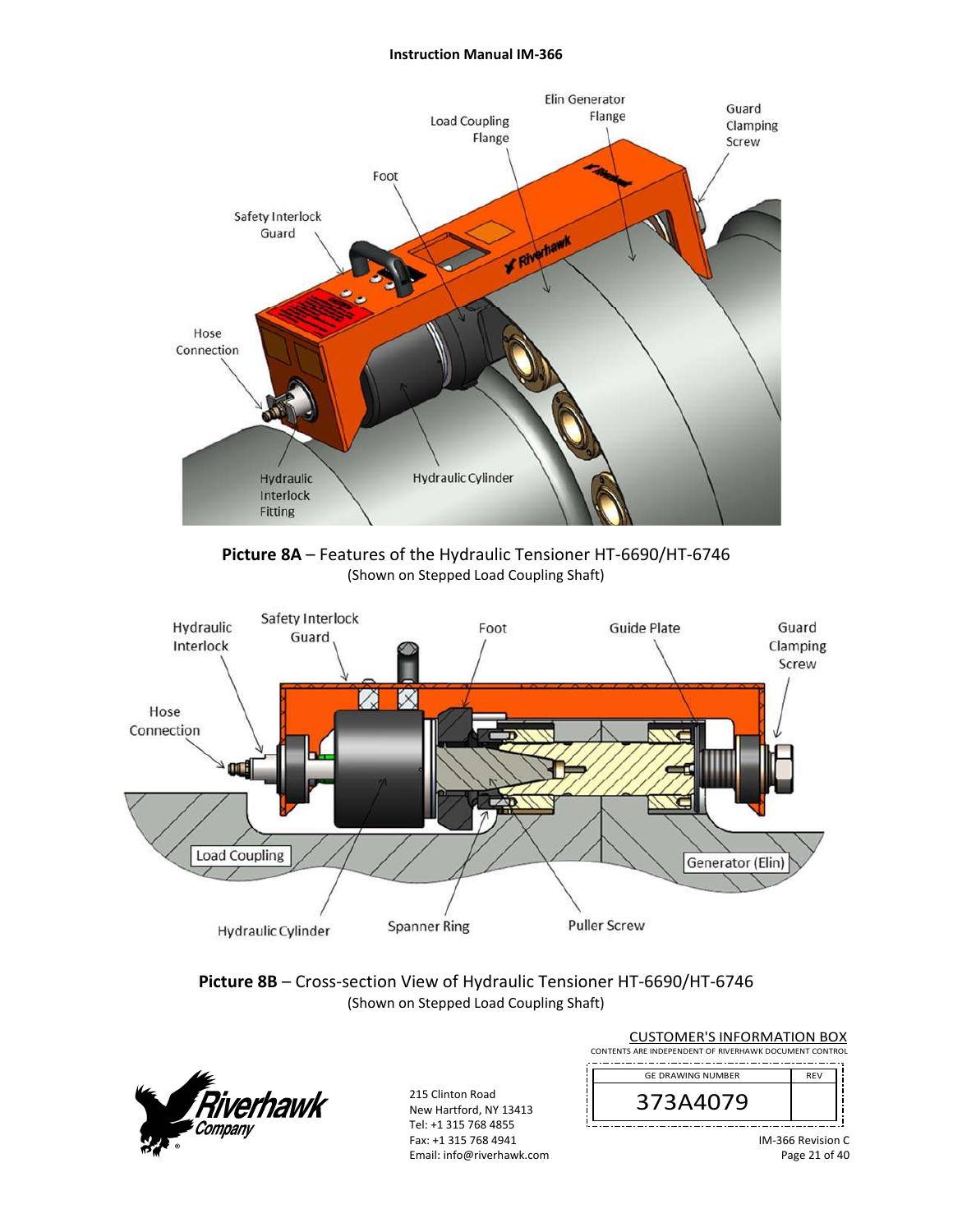

**Picture 8C** – Features of the Hydraulic Tensioner HT‐9569/HT‐9616 (Shown on stepped shaft)







215 Clinton Road New Hartford, NY 13413 Tel: +1 315 768 4855 Fax: +1 315 768 4941 Email: info@riverhawk.com

| CONTENTS ARE INDEPENDENT OF RIVERHAWK DOCUMENT CONTROL |            |  |
|--------------------------------------------------------|------------|--|
| <b>GE DRAWING NUMBER</b>                               | <b>REV</b> |  |
| 373A4079                                               |            |  |
|                                                        |            |  |

IM‐366 Revision C Page 22 of 40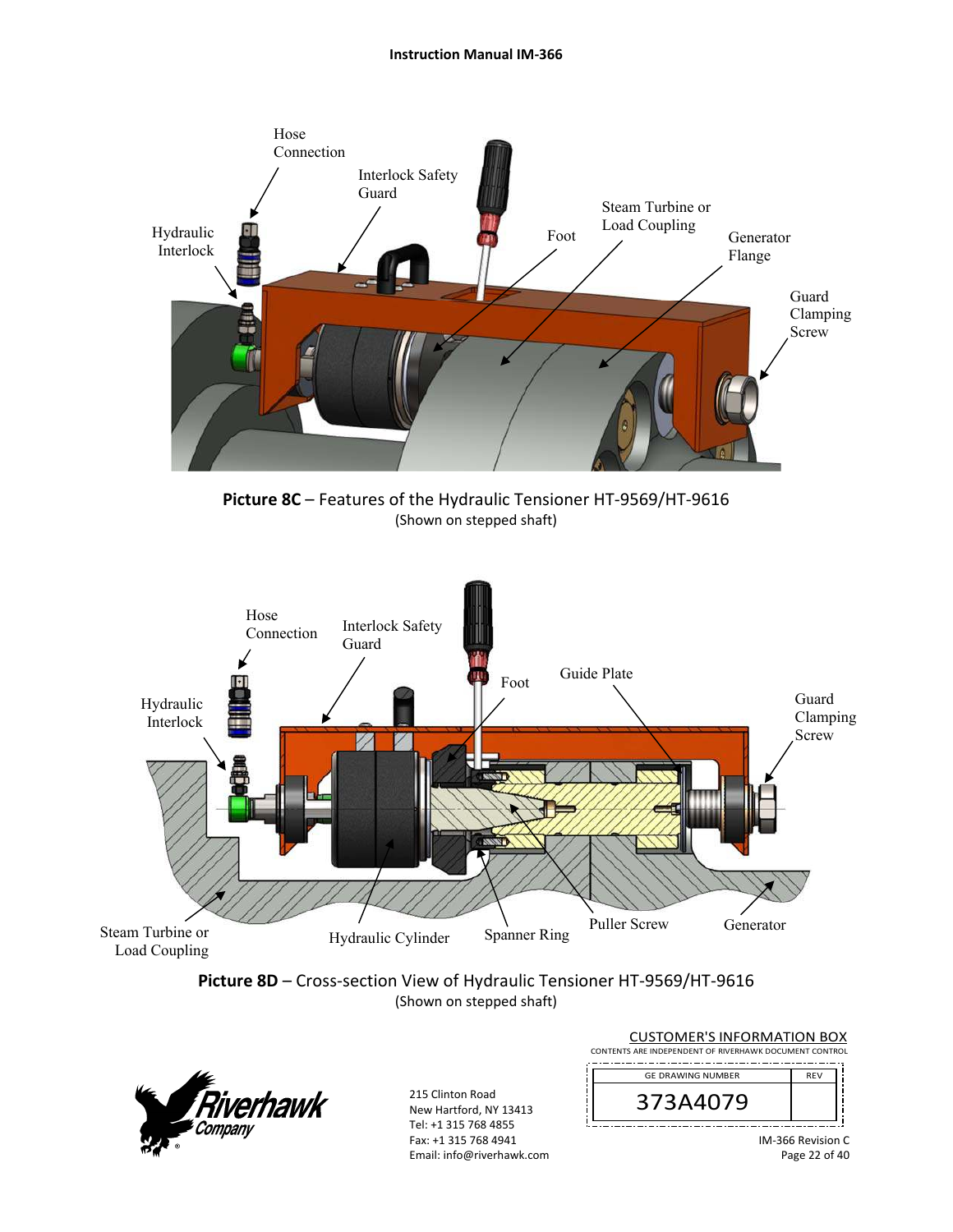**Note: Before threading the puller screw into the stud, carefully check the cleanliness of both the stud's and the puller screw's conical threads. Apply a light coat of clean turbine oil or a spray lubricant to the puller screw. Do not use "Never Seize" on the conical threads. This procedure will ease assembly and assure positive mating of the threads before tightening.** 

Assembly sequence is as follows:

- 1. Open the hydraulic return valve on the pump to allow hydraulic fluid to be pushed back from the puller tool into the pump reservoir. (This is automatic on the air‐operated hydraulic pump)
- 2. Place the spanner ring on the nut.
- 3. Insert the puller screw into the tapered thread of the stud and hand tighten. **Be sure not to cross‐thread the puller screw.** Some cases may require the use of the GT‐6516 puller screw shim kit to ease removal of puller screw after tensioning. Follow instruction manual IM‐336 (GE VENDOCS 373A4074) for use of puller screw shim kit.
- 4. Using an Allen wrench, tighten the puller screw and then back off the puller screw 1/2 a turn.
- 5. Hand tighten the puller screw by hand until it is fully inserted. **DO NOT BACK OFF THE PULLER SCREW.**
- 6. Place the foot over the puller screw and orientate it into position.
- 7. Thread the tensioner onto the puller screw until it lightly stops. Please note that the internal stop inside the tensioner will cause a gap in between the foot and tensioner. The gap should be 1/16"[1.6mm] to 3/16"[4.8mm]. **DO NOT ATTEMPT TO TIGHTEN THE TENSIONER AGAINST THE FOOT.**
- 8. Place the guard over the tensioner and position the guide pin into the hole in the backside of the stud.
- 9. Tighten guard clamping screw on backside until hydraulic interlock firmly presses against the hydraulic cylinder.
- 10. Activate the custom connector from the rear of guard by pushing on the center with your thumb and pulling the tabs with your fore finger and middle finger. Push the assembly forward until it locks into the hydraulic cylinder. Release fingers from the tabs and then remove thumb, ensure connection is firmly engaged or else the tensioner will not be connected to the pump.



215 Clinton Road New Hartford, NY 13413 Tel: +1 315 768 4855 Fax: +1 315 768 4941 Email: info@riverhawk.com

| CONTENTS ARE INDEPENDENT OF RIVERHAWK DOCUMENT CONTROL |            |  |
|--------------------------------------------------------|------------|--|
| <b>GE DRAWING NUMBER</b>                               | <b>REV</b> |  |
| 373A4079                                               |            |  |

CUSTOMER'S INFORMATION BOX

IM‐366 Revision C Page 23 of 40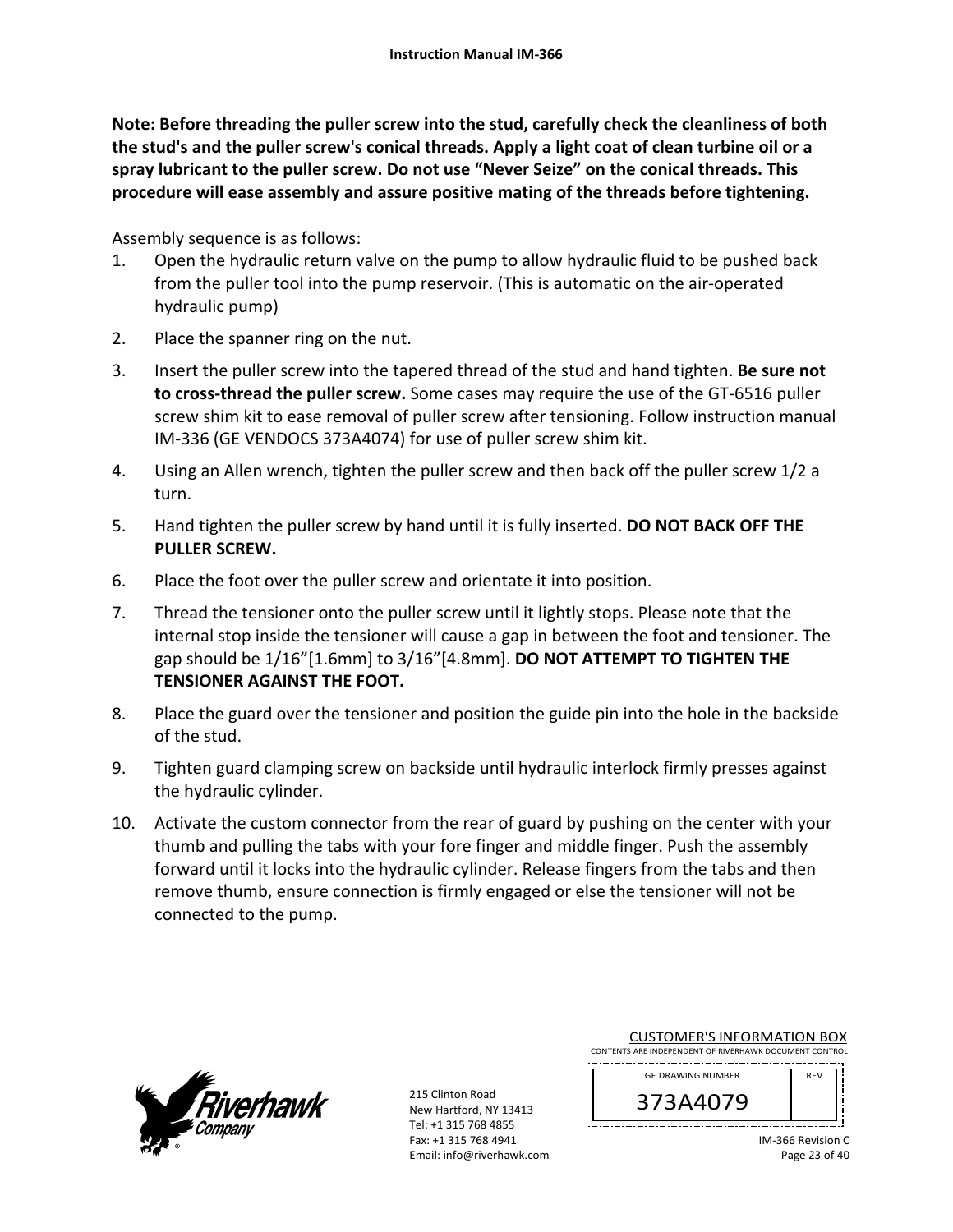#### **Instruction Manual IM‐366**



**Picture 8C** ‐ Activation of the safety interlock

11. Connect the hydraulic pump to the tensioner. The tensioner should now be completely assembled and ready for use.

### **8.3 Bleeding Hydraulic System**

Bleeding of the hydraulic system is not necessary with this tensioner design.

### **9.0 Stud Tensioning**

The studs will be tensioned in two steps, at 50% pressure and at final pressure. Follow the tensioning sequence for each flange joint as defined on the record sheets found at the end of this manual.

### **9.1 Tensioning at 50% pressure**

After the tensioner is properly installed apply hydraulic pressure to the tool. Bring the pressure to the 50% level in accordance with the following table.



215 Clinton Road New Hartford, NY 13413 Tel: +1 315 768 4855 Fax: +1 315 768 4941 Email: info@riverhawk.com

| <b>CUSTOMER'S INFORMATION BOX</b>                      |            |  |
|--------------------------------------------------------|------------|--|
| CONTENTS ARE INDEPENDENT OF RIVERHAWK DOCUMENT CONTROL |            |  |
| <b>GE DRAWING NUMBER</b>                               | <b>RFV</b> |  |
|                                                        |            |  |

373A4079

IM‐366 Revision C Page 24 of 40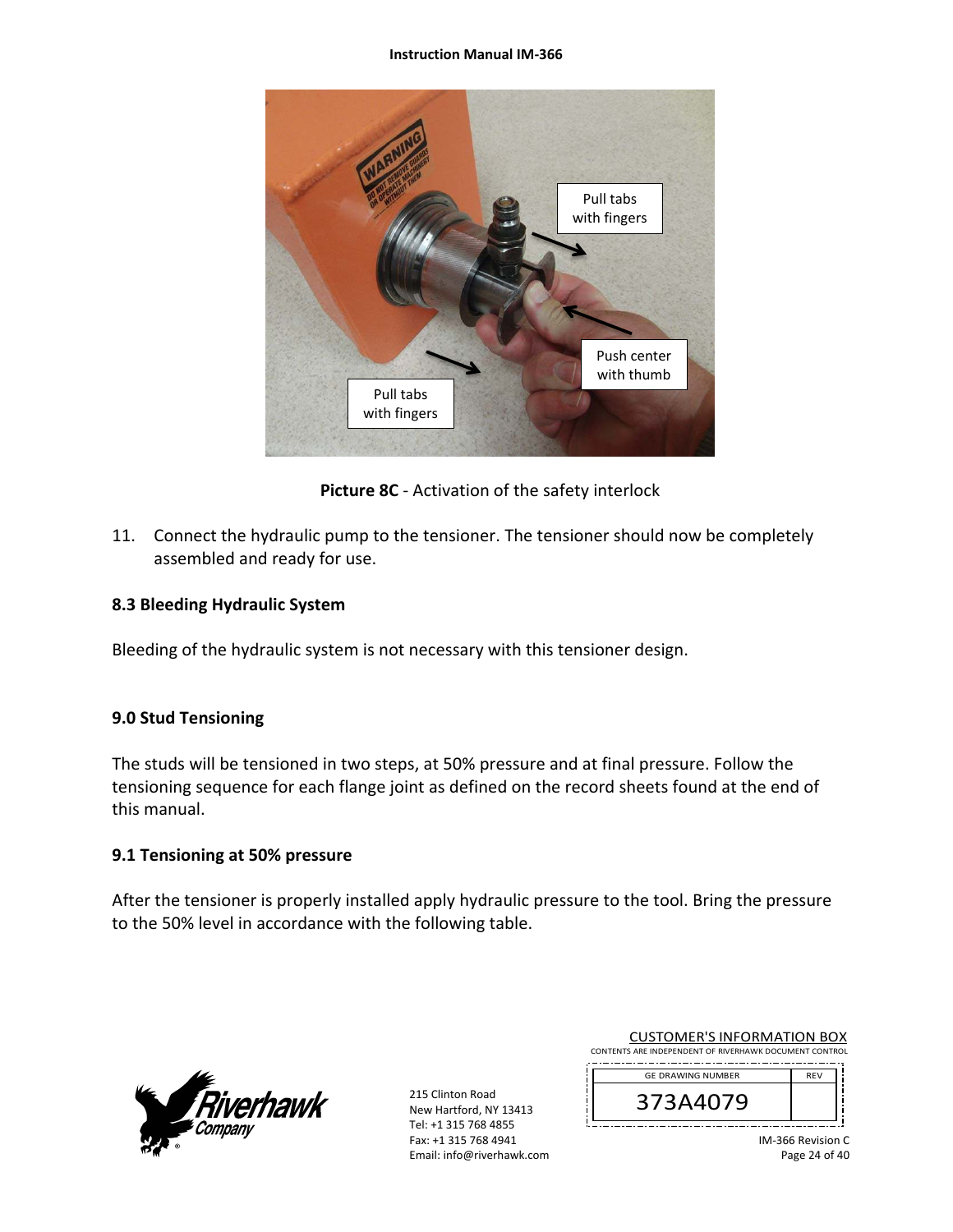## **WARNING**

**The safety interlock guard must be in place at all times. Keep hands out of designated areas at all times when the tensioner is pressurized otherwise personal injury can occur.** 

### **CAUTION**

**Before threading the puller screw into the stud, carefully check the cleanliness of both the stud's and the puller screw's conical threads. Apply a light coat of clean turbine oil or a spray lubricant to the puller screw. This procedure will ease assembly and assure positive mating of the threads before tightening. Do not use "Never Seize" on the conical threads.** 

### **CAUTION**

**Do not exceed the maximum pressure marked on the tensioner. Excessive pressure can damage the stud and puller screw.** 

## **CAUTION**

**Do not tighten the nut while the tool is coming up to pressure; wait until pressure is achieved before attempting to tighten the nut with the spanner ring. If the tool is not properly installed, the tool could jump off the stud while coming up to pressure.** 

| <b>Flange Position</b>     | <b>Stud Size</b> | 50% Pressure | 50% Stretch    |
|----------------------------|------------------|--------------|----------------|
| <b>Turbine to Coupling</b> | $2 - 3/4"$       | 10,000 psi   | Do not measure |
|                            | $[71$ mm]        | [690 bar]    | Do not use     |
| Coupling to ELIN           | $2 - 3/4"$       | 10,000 psi   | Do not measure |
| 9A4/9A5 Generator          | $[71$ mm]        | [690 bar]    | Do not use     |
| Coupling to Alstom         | $2 - 1/4"$       | 9500 psi     | Do not measure |
| A72s Generator             | $[58$ mm $]$     | $[655$ bar]  | Do not use     |
| Steam Turbine to ELIN      | $2 - 3/4"$       | 10,000 psi   | Do not measure |
| 9A4/9A5 Generator          | $[71$ mm         | [690 bar]    | Do not use     |

## **9.2 Removing the Tensioner from an Installed Stud**

The tensioner removal is accomplished by the following steps:

- 1. Release the hydraulic pressure by either releasing the hand switch on the AP‐0532 Pump Kit or by opening the valve on the Manual Pump Kit and leave the valve open.
- 2. Unscrew the knurled interlock fitting (clamping screw) at the end of the guard and remove the guard from the tensioner.



215 Clinton Road New Hartford, NY 13413 Tel: +1 315 768 4855 Fax: +1 315 768 4941 Email: info@riverhawk.com

| CONTENTS ARE INDEPENDENT OF RIVERHAWK DOCUMENT CONTROL |            |  |  |
|--------------------------------------------------------|------------|--|--|
| <b>GE DRAWING NUMBER</b>                               | <b>REV</b> |  |  |
| 373A4079                                               |            |  |  |
|                                                        |            |  |  |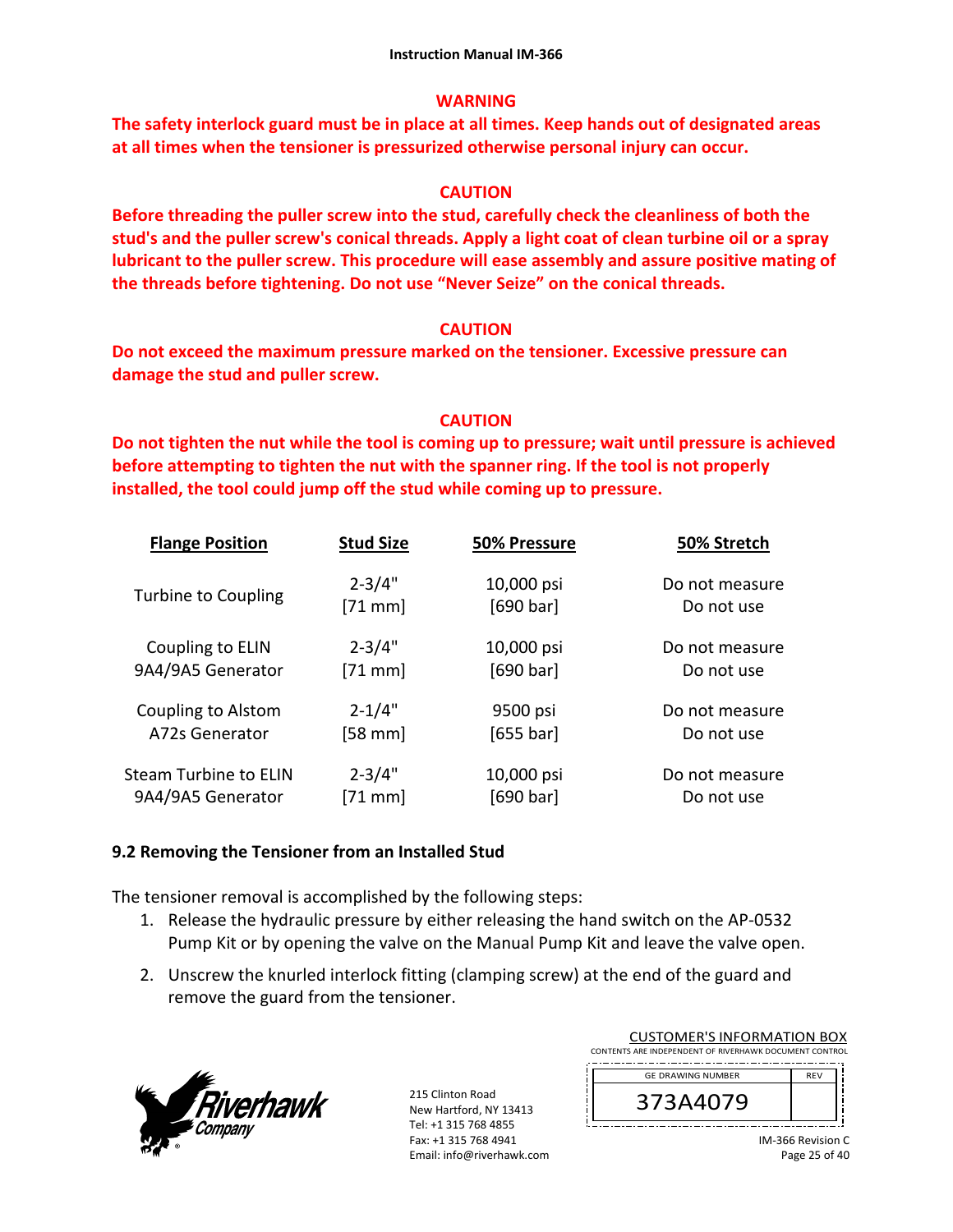- 3. Unscrew the tensioner from puller screw.
- 4. Remove the foot from the puller screw.
- 5. Unscrew the puller screw using an Allen wrench. Tapping the Allen wrench with a hammer or the use of a 3-4' breaker bar may be necessary to loosen the puller screw. Do not use an impact wrench as this can damage the puller screw. (see note below)
- 6. Remove the spanner ring from the nut.
- 7. Move the tool to the next bolt hole following the tensioning pattern from the stretched record sheets at the end of this manual.

**Note**: If unable to remove puller screw from tensioned stud, reassemble tensioner onto stud and remove tension from stud returning it to its original unloaded state. Follow instruction manual IM‐336 (GE VENDOCS 373A4074) for procedure to tension studs using GT‐6516 puller screw installation shims. The latest revision may be obtained by contacting Riverhawk Company or thru www.riverhawk.com.

### **9.3 Tensioning at Final Pressure**

Repeat the pulling and tightening procedure stated above at full pressure. After all of the studs have been tensioned, measure the final stud length. The final pressure and required stretch values are listed in the following table.

### **WARNING**

**The safety interlock guard must be in place at all times. Keep hands out of designated areas at all times when the tensioner is pressurized otherwise personal injury can occur.** 

### **CAUTION**

**Before threading the puller screw into the stud, carefully check the cleanliness of both the stud's and the puller screw's conical threads. Apply a light coat of clean turbine oil or a spray lubricant to the puller screw. This procedure will ease assembly and assure positive mating of the threads before tightening. Do not use "Never Seize" on the conical threads.** 

### **CAUTION**

**Do not exceed the maximum pressure marked on the tensioner. Excessive pressure can damage the stud and puller screw.** 

## **CAUTION**

**Do not tighten the nut while the tool is coming up to pressure; wait until pressure is achieved before attempting to tighten the nut with the spanner ring. If the tool is not properly installed, the tool could jump off the stud while coming up to pressure.**



215 Clinton Road New Hartford, NY 13413 Tel: +1 315 768 4855 Fax: +1 315 768 4941 Email: info@riverhawk.com

| <b>CUSTOMER'S INFORMATION BOX</b>                      |  |  |  |
|--------------------------------------------------------|--|--|--|
| CONTENTS ARE INDEPENDENT OF RIVERHAWK DOCUMENT CONTROL |  |  |  |
| <b>GE DRAWING NUMBER</b>                               |  |  |  |

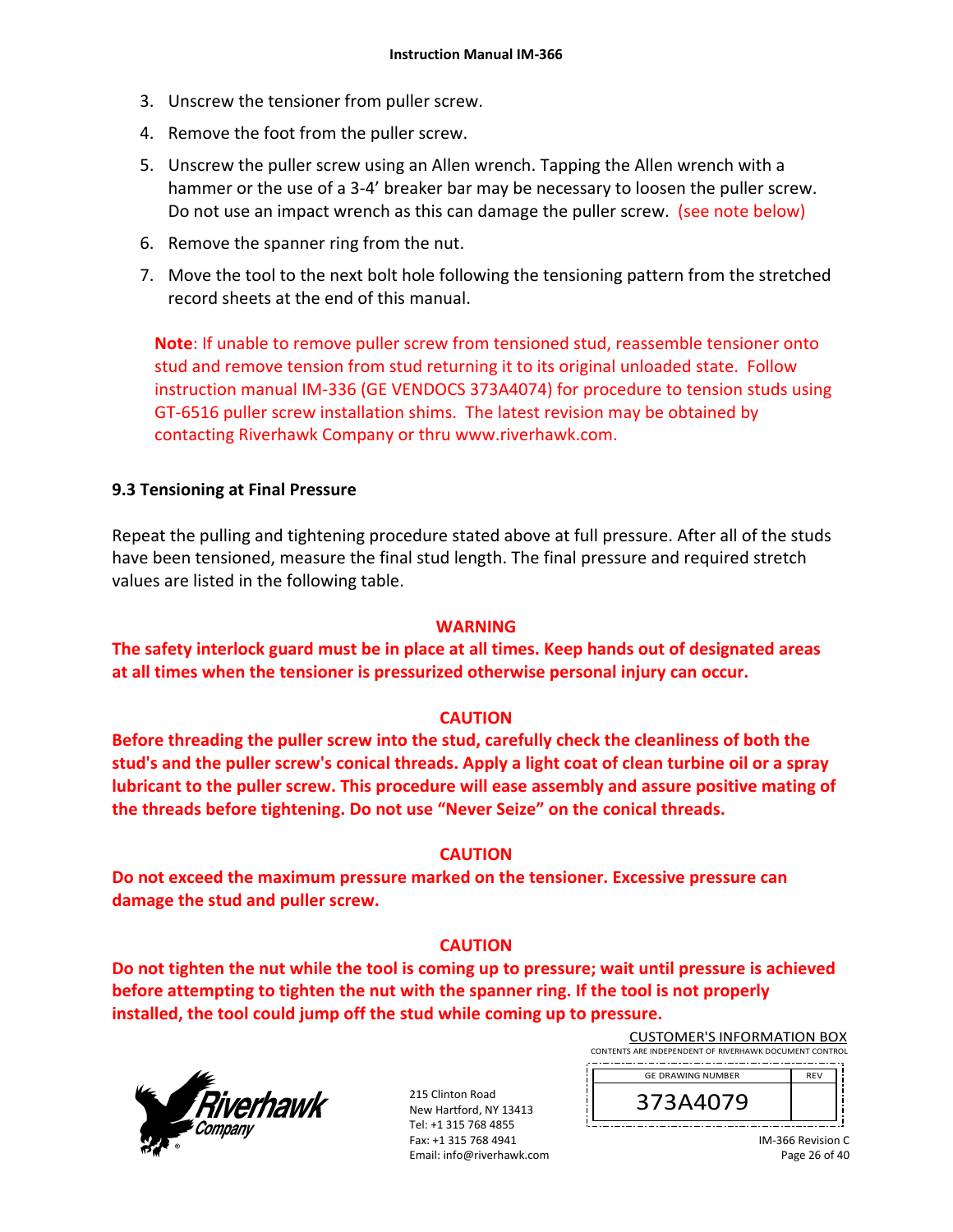| <b>Flange Position</b>     | <b>Stud Size</b> | <b>Final Pressure</b> | <b>Final Stretch</b>                  |
|----------------------------|------------------|-----------------------|---------------------------------------|
| <b>Turbine to Coupling</b> | $2 - 3/4"$       | 19,500 psi            | $0.011" - 0.013"$                     |
|                            | $[71$ mm         | [1345 bar]            | $[0.28 \text{ mm} - 0.33 \text{ mm}]$ |
| Coupling to ELIN           | $2 - 3/4"$       | 19,500 psi            | $0.011" - 0.013"$                     |
| 9A4/9A5 Generator          | $[71$ mm]        | [1345 bar]            | $[0.28$ mm - 0.33 mm]                 |
| Coupling to Alstom         | $2 - 1/4"$       | 19,000 psi            | $0.015" - 0.018"$                     |
| A72s Generator             | $[58$ mm]        | [1310 bar]            | $[0.38$ mm - 0.46 mm                  |
| Steam Turbine to ELIN      | $2 - 3/4"$       | 19,500 psi            | $0.011" - 0.013"$                     |
| 9A4/9A5 Generator          | $[71$ mm         | [1345 bar]            | $[0.28 \text{ mm} - 0.33 \text{ mm}]$ |

Firmly tighten the cylindrical nuts with approximately 20 ft∙lbs [27 N∙m] of torque using the pin wrench and spanner ring.

Incorrect stretch values can be corrected by uninstalling some or all of the selected studs. Re‐ measure the initial length of the studs and repeat the installation instructions studs. Excessive stretch variations can also be corrected by the same method.

Have final stretch values approved by the supervisor responsible for the installation.



215 Clinton Road New Hartford, NY 13413 Tel: +1 315 768 4855 Fax: +1 315 768 4941 Email: info@riverhawk.com CUSTOMER'S INFORMATION BOX

CONTENTS ARE INDEPENDENT OF RIVERHAWK DOCUMENT CONTROL 

| <b>GE DRAWING NUMBER</b> | <b>RFV</b> |
|--------------------------|------------|
| 373A4079                 |            |
|                          |            |

IM‐366 Revision C Page 27 of 40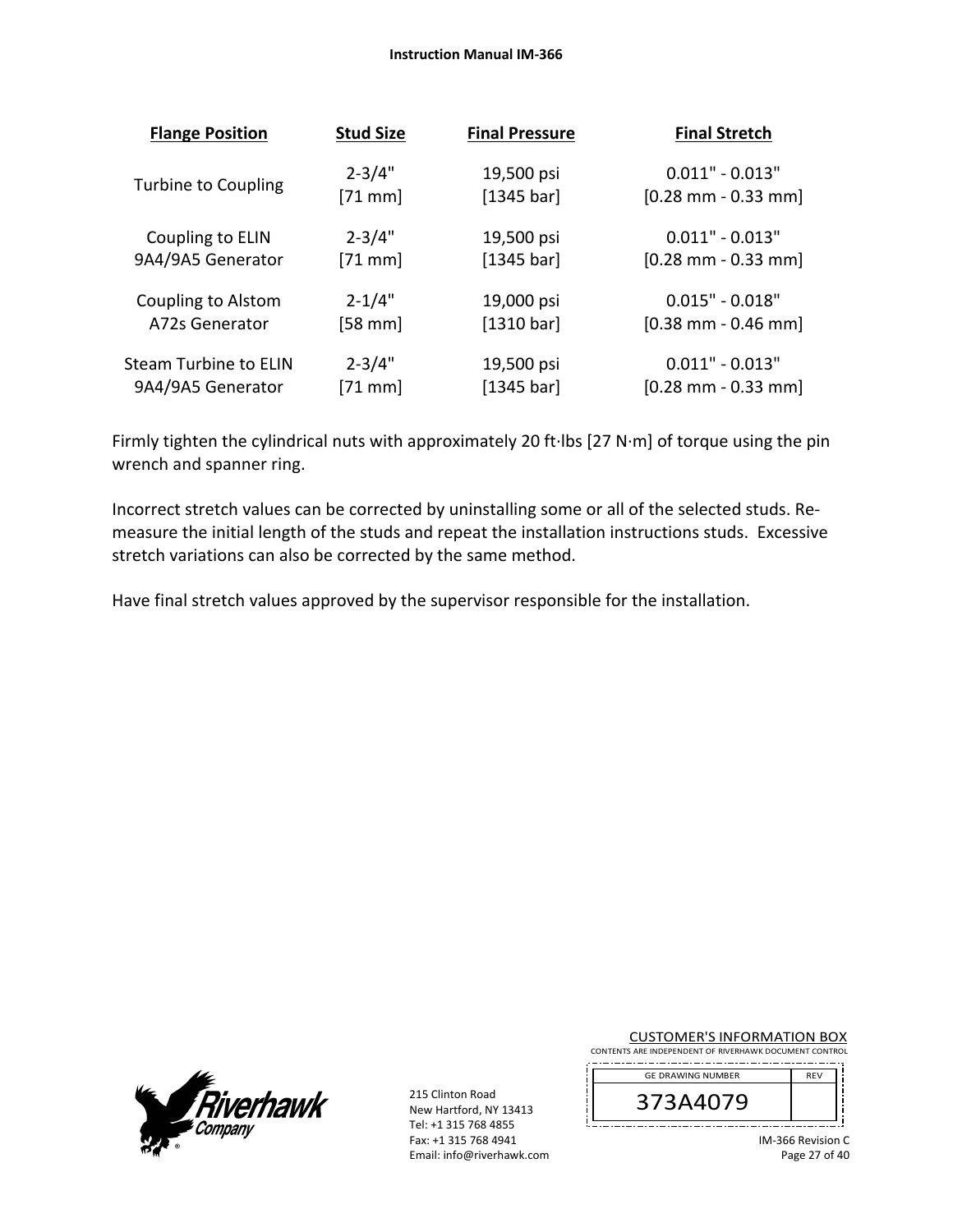### **10.0 Nut Thread Locking and Windage Plug Installation**

### **10.1 Thread Locking**



**Picture 10A ‐** Riverhawk Locknut

Mechanical lock nuts have two set screws located in the top face. Before threading the nut onto the stud check to be certain the set screws are free to turn. Once the stud is tensioned, torque the set screws to the values specified in the following table. When seated and torqued to the values specified the load created by the set screw displaces the thread of the nut in the area of the web creating the desired locking action.

| <b>Stud Size</b>       | <b>Set Screw Size</b> | <b>Torque</b>                                          |
|------------------------|-----------------------|--------------------------------------------------------|
| $2 - 1/4"$<br>$[58$ mm | $1/4$ "-28 UN         | 70 in Ibs - 80 in Ibs<br>$[7.9 N·m - 9.0 N·m]$         |
| $2 - 3/4"$<br>$[71$ mm | $3/8$ "-24 UN         | $200$ in lbs - $250$ in lbs<br>$[22.6 N·m - 28.2 N·m]$ |

### **10.2 Windage Plug Installation**

Refer to the hardware assembly drawing (HF-xxxx) listed in Section 2.0 of this manual to determine if windage plugs are required for the installation.



215 Clinton Road New Hartford, NY 13413 Tel: +1 315 768 4855 Fax: +1 315 768 4941 Email: info@riverhawk.com

| <b>CUSTOMER'S INFORMATION BOX</b>                      |            |  |  |
|--------------------------------------------------------|------------|--|--|
| CONTENTS ARE INDEPENDENT OF RIVERHAWK DOCUMENT CONTROL |            |  |  |
| <b>GE DRAWING NUMBER</b>                               | <b>RFV</b> |  |  |
| 373A4079                                               |            |  |  |

IM‐366 Revision C Page 28 of 40

j ;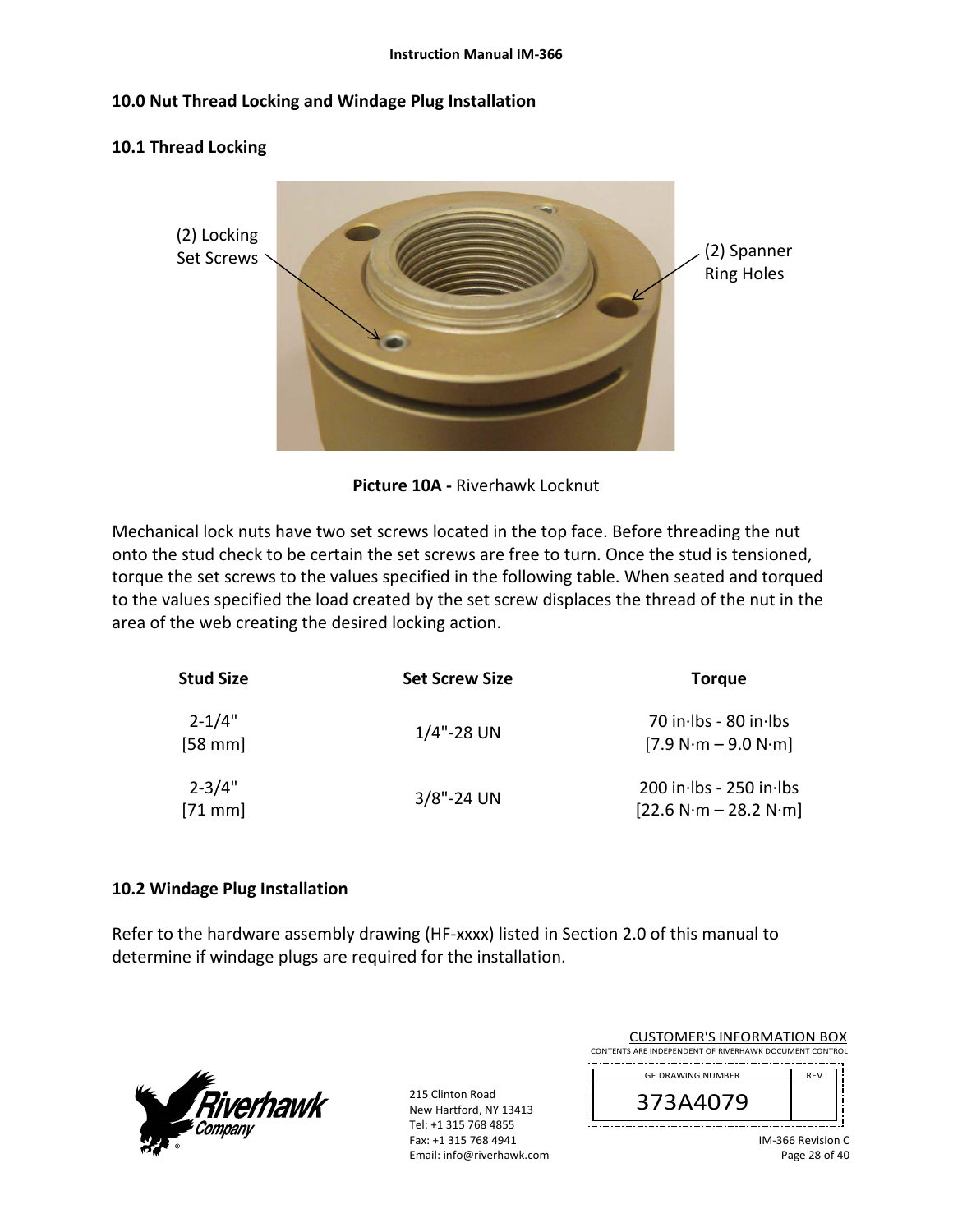Follow instruction manual IM‐157 (GE VENDOCS 373A4023) for installation procedure for the conical threads windage/balance plugs on Riverhawk studs. The latest revision may be obtained by contacting Riverhawk Company or thru www.riverhawk.com.

## **11.0 Stud and Nut Removal**

### **11.1 Handling of the Tensioner**

Proper lifting techniques must be used when handling the heavier parts of the assembly. Do not drop any part of the tensioner on the operator or other nearby personnel.

### **11.2 Stud and Nut Removal**

### **WARNING**

**The safety cage must be in place at all times. Keep hands out of designated areas at all times when the tensioner is pressurized otherwise personal injury can occur.** 

### **CAUTION**

**Before threading the puller screw into the stud, carefully check the cleanliness of both the stud's and the puller screw's conical threads. Apply a light coat of clean turbine oil or a spray lubricant to the puller screw. This procedure will ease assembly and assure positive mating of the threads before tightening. Do not use "Never Seize" on the conical threads.** 

### **CAUTION**

**Do not exceed the maximum pressure marked on the tensioner. Excessive pressure can damage the stud and puller screw.** 

### **CAUTION**

**Do not tighten the nut while the tool is coming up to pressure; wait until pressure is achieved before attempting to tighten the nut with the spanner ring. If the tool is not properly installed, the tool could jump off the stud while coming up to pressure.** 

Refer to the hardware assembly drawing (HF-xxxx) listed in Section 2.0 of this manual and the tensioner assembly drawing (HT‐xxxx) listed in Section 4.5 of this manual to determine how the tensioner must be assembled on the load coupling for its correct operation.

Section 8.0 contains diagrams of the tensioner equipment.



215 Clinton Road New Hartford, NY 13413 Tel: +1 315 768 4855 Fax: +1 315 768 4941 Email: info@riverhawk.com

| <b>CUSTOMER'S INFORMATION BOX</b>                      |            |  |  |
|--------------------------------------------------------|------------|--|--|
| CONTENTS ARE INDEPENDENT OF RIVERHAWK DOCUMENT CONTROL |            |  |  |
| <b>GE DRAWING NUMBER</b>                               | <b>RFV</b> |  |  |

| <b>GE DRAWING NUMBER</b> |  |
|--------------------------|--|
| -14079<br>⊃              |  |
|                          |  |

IM‐366 Revision C Page 29 of 40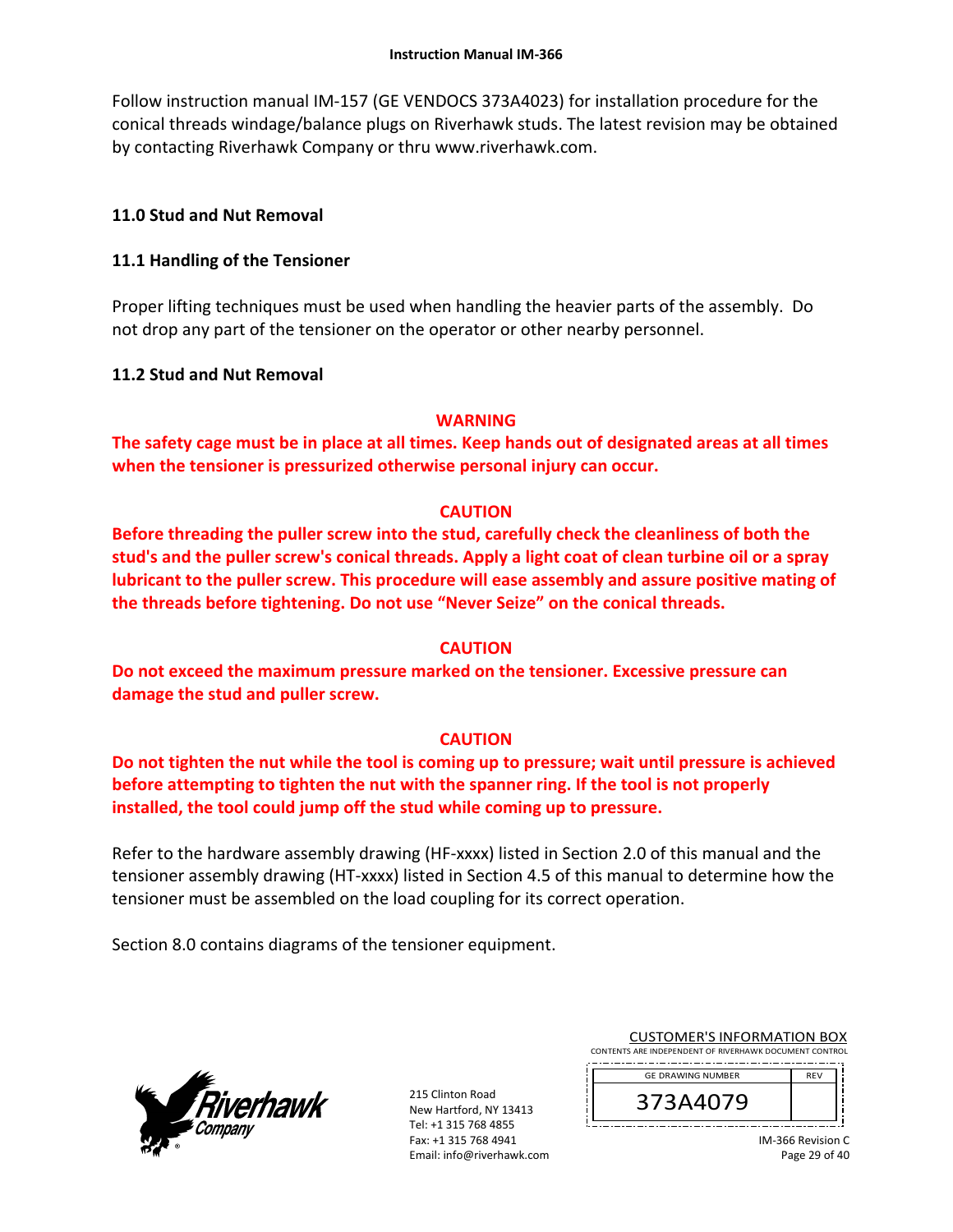Disassembly sequence is as follows:

- 1. If present, remove the windage plugs from the studs by reversing the installation instructions from section 10.2. It may be necessary to use two Allen wrenches: one to stop the windage plug from rotating, one to remove the set screws. Do not misplace the set screws.
- 2. Using a wire brush (GT‐4253) and shop air, clean the internal tapered thread of the stud to remove any debris/deposits which may have accumulated during service. Do not continue until ALL debris is removed from the threads. Follow instruction manual IM‐220 (GE VENDOCS 373A4025) for cleaning procedure of the conical threads on Riverhawk studs. The latest revision may be obtained by contacting Riverhawk Company or thru www.riverhawk.com.

## **WARNING**

## **Do not use a hydraulic tensioner to remove a stud with damaged conical threads.**

3. With an Allen-wrench loosen the two locking set screws but do not remove from the nut.



**Picture 11A** - Loosening of a nut's set screws

- 4. Place the spanner ring on the nut.
- 5. Insert the puller screw into the tapered thread of the stud and hand tighten. **Be sure not**  to cross-thread the puller screw. (Do not use puller screw shim kit during disassembly)
- 6. Using an Allen wrench, tighten the puller screw and then back off the puller screw 1/2 a turn.
- 7. Hand‐tighten the puller screw by hand until it is fully inserted. **DO NOT BACK OFF THE PULLER SCREW.**



215 Clinton Road New Hartford, NY 13413 Tel: +1 315 768 4855 Fax: +1 315 768 4941 Email: info@riverhawk.com

| CONTENTS ARE INDEPENDENT OF RIVERHAWK DOCUMENT CONTROL |            |  |
|--------------------------------------------------------|------------|--|
| <b>GE DRAWING NUMBER</b>                               | <b>RFV</b> |  |
| 373A4079                                               |            |  |
|                                                        |            |  |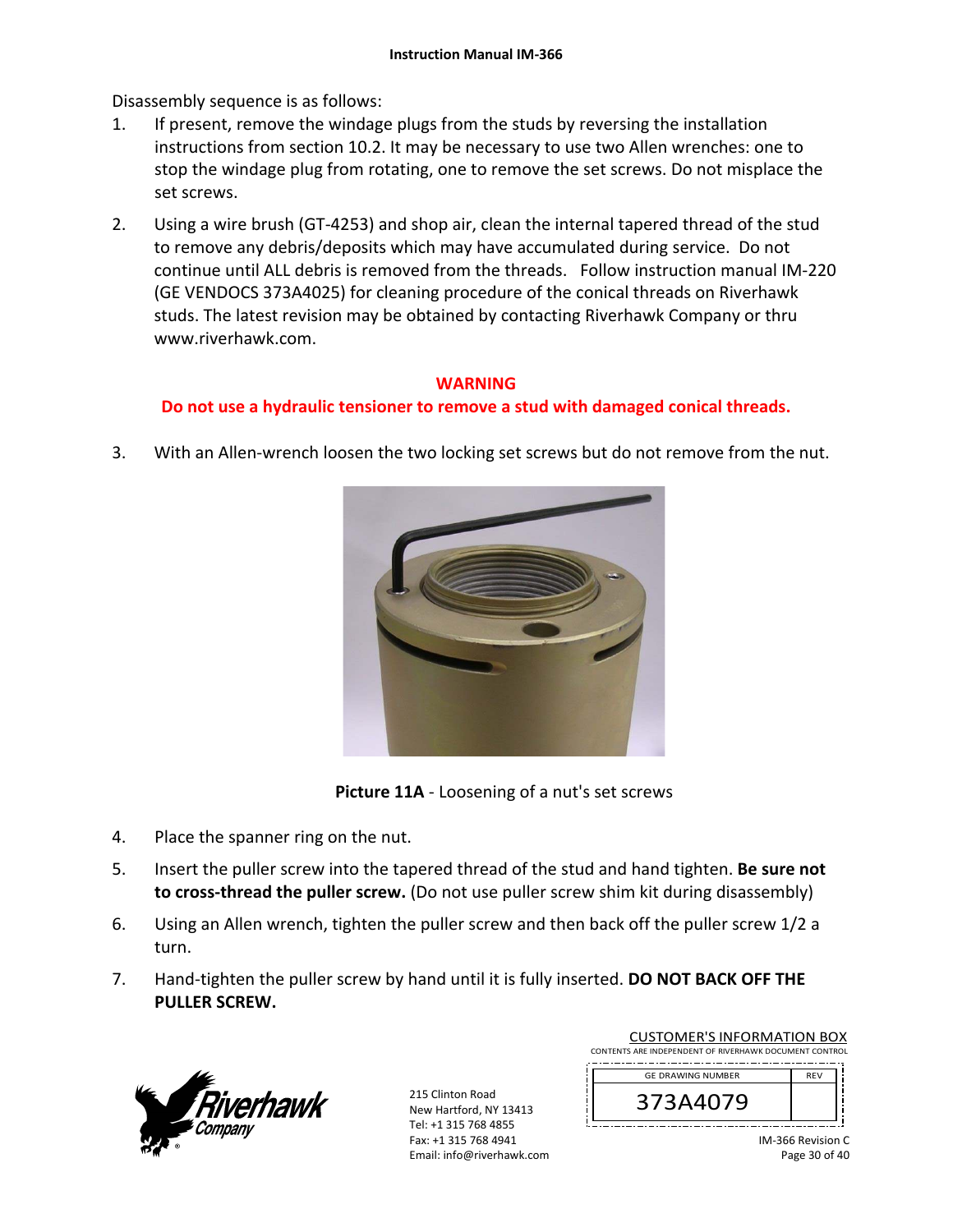- 8. Place the foot over the puller screw and orientate it into position
- 9. Thread the tensioner onto the puller screw until it stops. Please note that the internal stop inside the tensioner will cause a gap in between the foot and tensioner. The gap should be 1/16" [1.6mm] to 3/16"[4.8mm]. **DO NOT ATTEMPT TO TIGHTEN THE TENSIONER AGAINST THE FOOT.**
- 10. Place the guard over the tensioner and position the guide pin into the hole in the backside of the stud.
- 11. Tighten guard clamping screw on backside until hydraulic interlock firmly presses against the hydraulic cylinder.
- 12. Activate the custom connector from the rear of guard by pushing on the center with your thumb and pulling the tabs with your fore finger and middle finger. Push the assembly forward until it locks into the tensioner. Release fingers from the tabs and then remove thumb, ensure connection is firmly engaged or else the tensioner will not be connected to the pump.



**Picture 11B** ‐ Activation of the safety interlock

- 13. Connect the hydraulic hose from the hydraulic pump to the interlock fitting on the tensioner guard.
- 14. Open the hydraulic return valve on the pump to allow hydraulic fluid to be pushed back from the puller tool into the pump reservoir. (This is automatic on the air‐operated hydraulic pump)
- 15. Apply the appropriate hydraulic pressure per this table.



215 Clinton Road New Hartford, NY 13413 Tel: +1 315 768 4855 Fax: +1 315 768 4941 Email: info@riverhawk.com

| CONTENTS ARE INDEPENDENT OF RIVERHAWK DOCUMENT CONTROL |            |  |
|--------------------------------------------------------|------------|--|
| <b>GE DRAWING NUMBER</b>                               | <b>RFV</b> |  |
| 3/3A4079                                               |            |  |
|                                                        |            |  |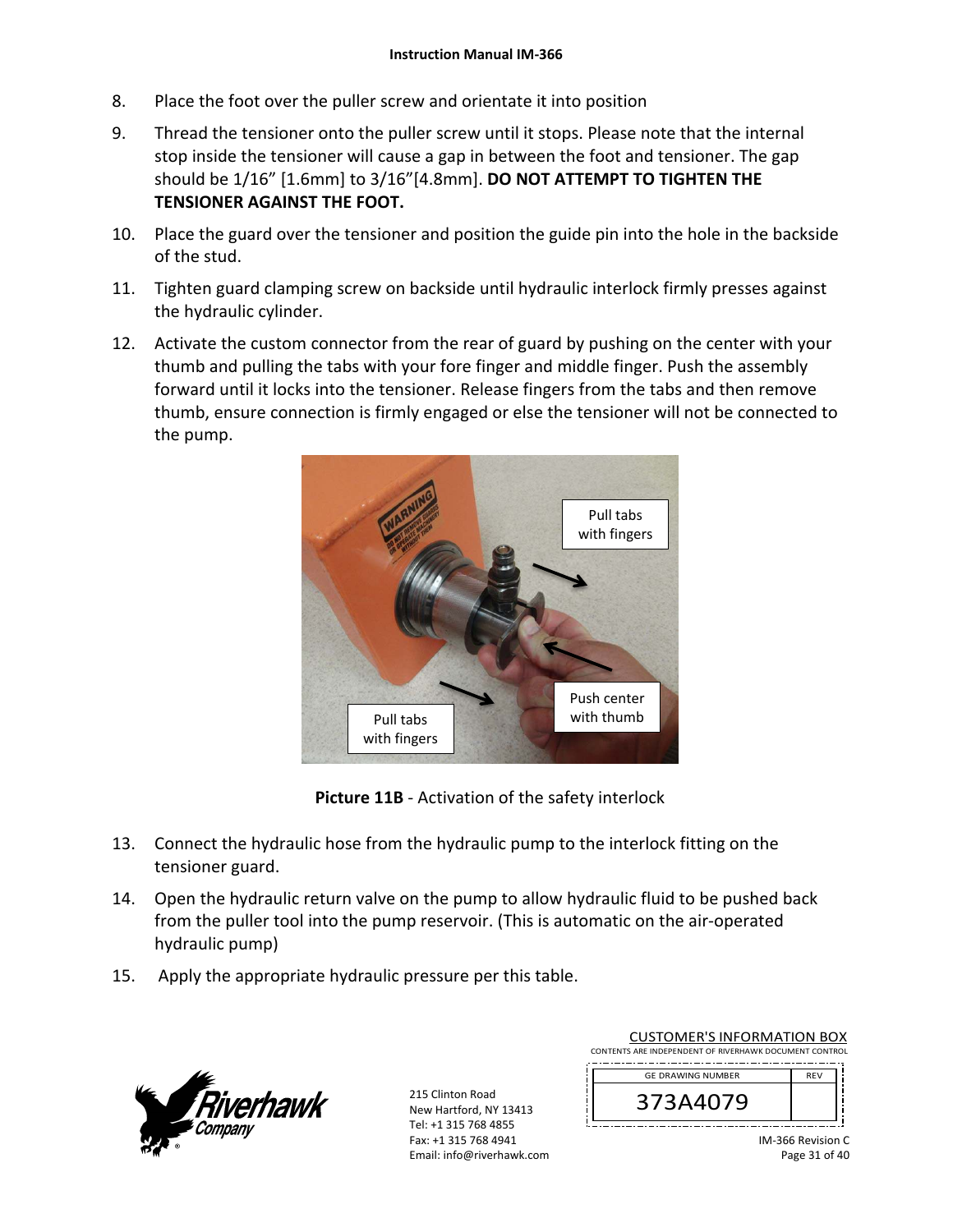| <b>Flange Position</b>        | <b>Stud Size</b>        | <b>Final Pressure</b>    |
|-------------------------------|-------------------------|--------------------------|
| <b>Turbine to Coupling</b>    | $2 - 3/4"$<br>$[71$ mm] | 19,500 psi<br>[1345 bar] |
| Coupling to ELIN 9A4/9A5      | $2 - 3/4"$              | 19,500 psi               |
| Generator                     | $[71$ mm                | [1345 bar]               |
| Coupling to Alstom A72s       | $2 - 1/4"$              | 19,000 psi               |
| Generator                     | $[58$ mm]               | [1310 bar]               |
| Steam Turbine to ELIN 9A4/9A5 | $2 - 3/4"$              | 19,500 psi               |
| Generator                     | $[71$ mm]               | [1345 bar]               |

- 16. Turn the spanner ring with the pin wrench. Loosen and turn the nut approximately 3/4 of a turn.
- 17. Release the hydraulic pressure.

## **11.3 Removing the Tensioner from a Stud**

The tensioner removal is accomplished by the follows steps:

- 1. Release the hydraulic pressure by either releasing the hand switch on the AP‐6048 Pump Kit or by opening the valve on the Manual Pump Kit and leave the valve open.
- 2. Unscrew the knurled interlock fitting at the end of the guard and remove the guard from the tensioner.
- 3. Unscrew the tensioner from puller screw.
- 4. Remove the foot the puller screw.
- 5. Unscrew the puller screw using an Allen wrench. Tapping the Allen wrench with a hammer or the use of a 3‐4' breaker bar may be necessary to loosen the puller screw. Do not use an impact wrench as this can damage the puller screw.
- 6. Remove the spanner ring from the nut.
- 7. Move the tool to the next bolt hole in the pattern.



215 Clinton Road New Hartford, NY 13413 Tel: +1 315 768 4855 Fax: +1 315 768 4941 Email: info@riverhawk.com

| CONTENTS ARE INDEPENDENT OF RIVERHAWK DOCUMENT CONTROL |            |  |
|--------------------------------------------------------|------------|--|
| <b>GE DRAWING NUMBER</b>                               | <b>REV</b> |  |
| 373A4079                                               |            |  |
|                                                        |            |  |

CUSTOMER'S INFORMATION BOX

IM‐366 Revision C Page 32 of 40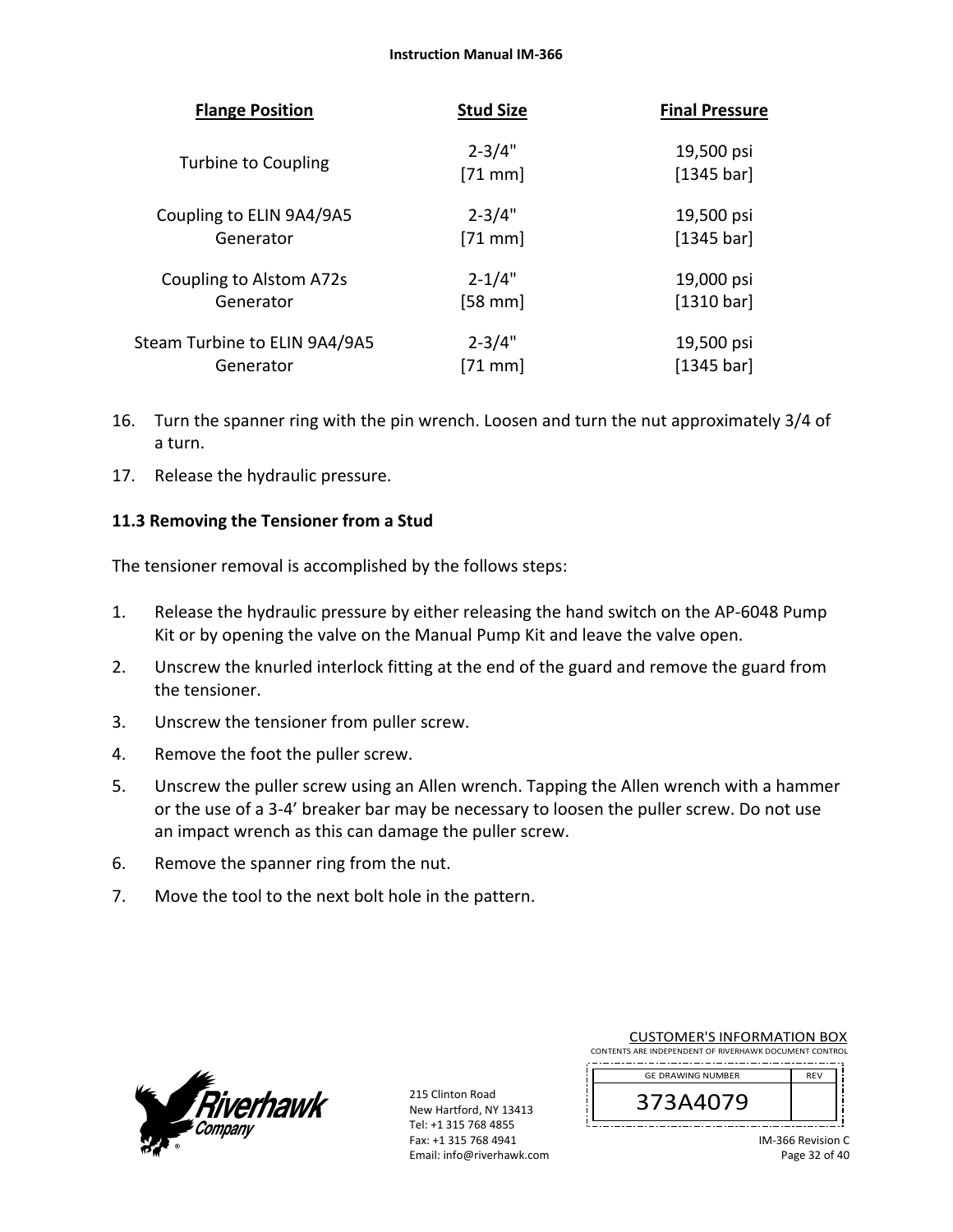### **12.0 Storage Instructions**

Follow these directions to properly store your hydraulic tensioner and hydraulic pump kit for long term storage and shipment.

If any damage is observed, contact the Riverhawk Company to schedule a maintenance inspection.

#### **12.1 Hydraulic Pump Kit Storage**

Refer to the Hydraulic Pump Kit Instruction Manual, IM‐293 (GE VENDOC 373A4058). The latest revision may be obtained by contacting Riverhawk Company or thru www.riverhawk.com.

#### **12.2 Hydraulic Tensioner Storage**

Check the tensioner for any damage

- 1. Clean puller screw and check for any debris and dents.
- 2. Knurled interlock fitting should be clean and free to rotate.
- 3. Inspect the tensioner guard for any signs of damage. Bent guards must be replaced.

If any damage is observed, contact the Riverhawk Company to schedule a maintenance inspection.

Place the protective plastic cap on the guard's knurled interlock fitting.

Coat the hydraulic tensioner with a light coat of oil and place the tensioner into the original shipping container.

### **12.3 Store shipping container**

Secure the hydraulic pump and hydraulic tensioner into the original shipping containers using the supplied wood braces.

Seal the original shipping container and store under shelter and protected from moisture, sand, and grit.



215 Clinton Road New Hartford, NY 13413 Tel: +1 315 768 4855 Fax: +1 315 768 4941 Email: info@riverhawk.com

| <b>CUSTOMER'S INFORMATION BOX</b>                      |
|--------------------------------------------------------|
| CONTENTS ARE INDEPENDENT OF RIVERHAWK DOCUMENT CONTROL |
| -----------------------<br>-----                       |

| <b>GE DRAWING NUMBER</b> | <b>RFV</b> |
|--------------------------|------------|
| 373A4079                 |            |
|                          |            |

IM‐366 Revision C Page 33 of 40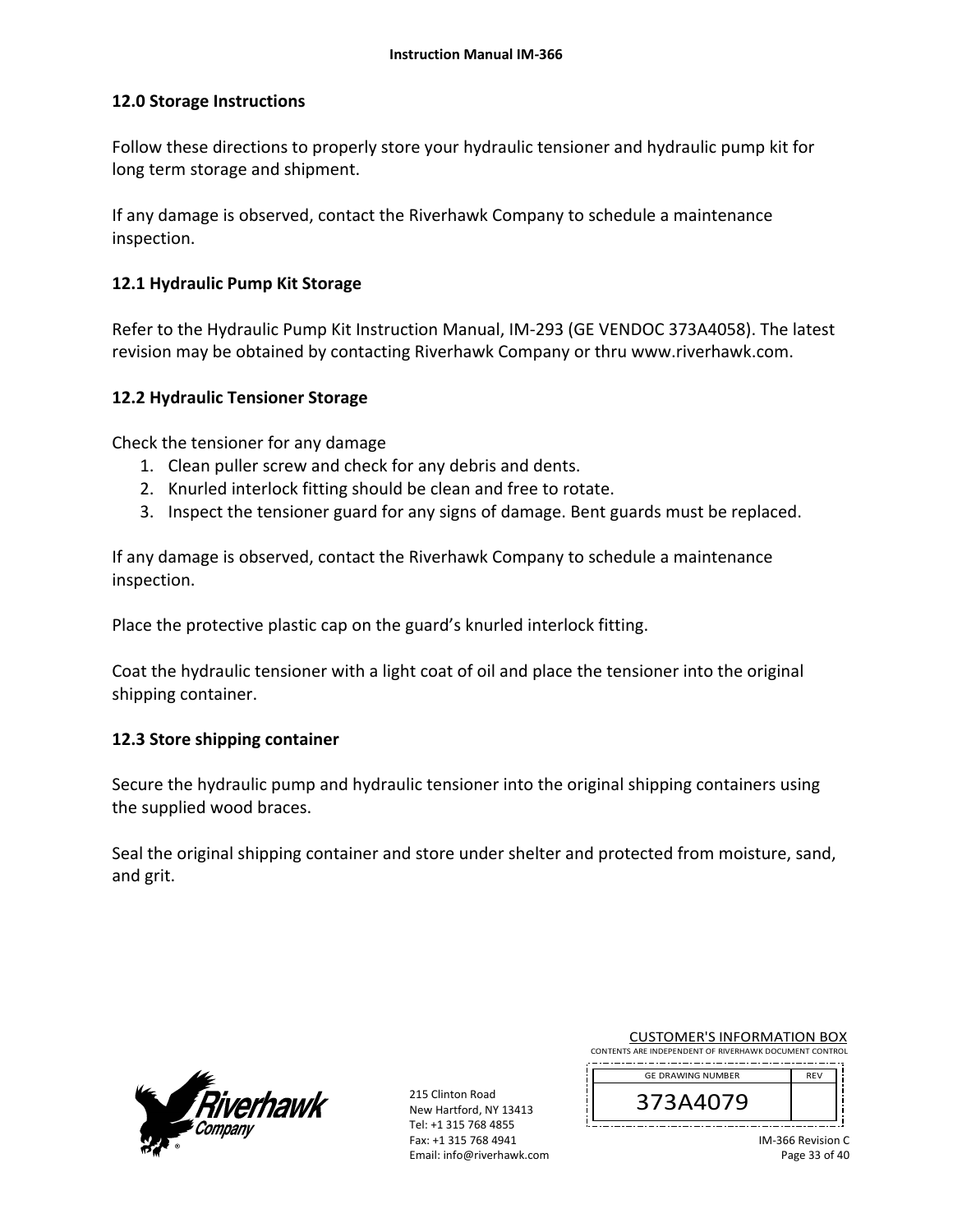### **13.0 Frequently Asked Questions**

This section contains some frequently asked questions and problems. If the steps listed here do not solve your problem, contact the Riverhawk Company thru our website, email, or phone call.

- **Q:**  Can I rent a hydraulic tensioner kit?
- **A:**  Yes, Riverhawk has rental tensioner kits available for most of our hydraulic tensioners.
- **Q:**  A tensioner has pulled itself out of the stud's conical threads. Can I continue using a tensioner on this stud?
- **A:**  No. Both the tensioner and the stud may have been damaged and must be removed from the work area. If the stud is tensioned, a Nut Buster repair kit, from Riverhawk, must be used to remove the damaged stud by drilling out the nut. Leaving a damaged stud in place will lead to a safety hazard on future outages.

Riverhawk can supply a replacement stud and nut based on the initial weight certification supplied with the hardware set (see section 4.2). The damaged tensioner should also be returned to Riverhawk for inspection and repair.

If a stud must be left in place, paint the damaged stud with a generous amount of indelible, bright‐colored paint. Notify the appropriate GE Safety and Service personnel. Note the location of the damaged stud in the services notes for the machine.

- **Q:**  The hydraulic tensioner has been taken up to its final pressure. The final stretch length is short of the final stretch target. What is the next step?
- **A:**  Do not increase the hydraulic pressure. Check if the hydraulic pump is set to the right pressure. Install the tensioner and re‐pressurize the tensioner to the final pressure then recheck the stretch measurement. If the stretch value is still short, remove the stud from the hole and re‐measure the stud's initial length then try to install the stud again.



215 Clinton Road New Hartford, NY 13413 Tel: +1 315 768 4855 Fax: +1 315 768 4941 Email: info@riverhawk.com

| <b>CUSTOMER'S INFORMATION BOX</b>                      |
|--------------------------------------------------------|
| CONTENTS ARE INDEPENDENT OF RIVERHAWK DOCUMENT CONTROL |
| -----------------------<br>-----                       |

| <b>GE DRAWING NUMBER</b> | <b>RFV</b> |
|--------------------------|------------|
| 407Y<br>⊸⊾               |            |
|                          |            |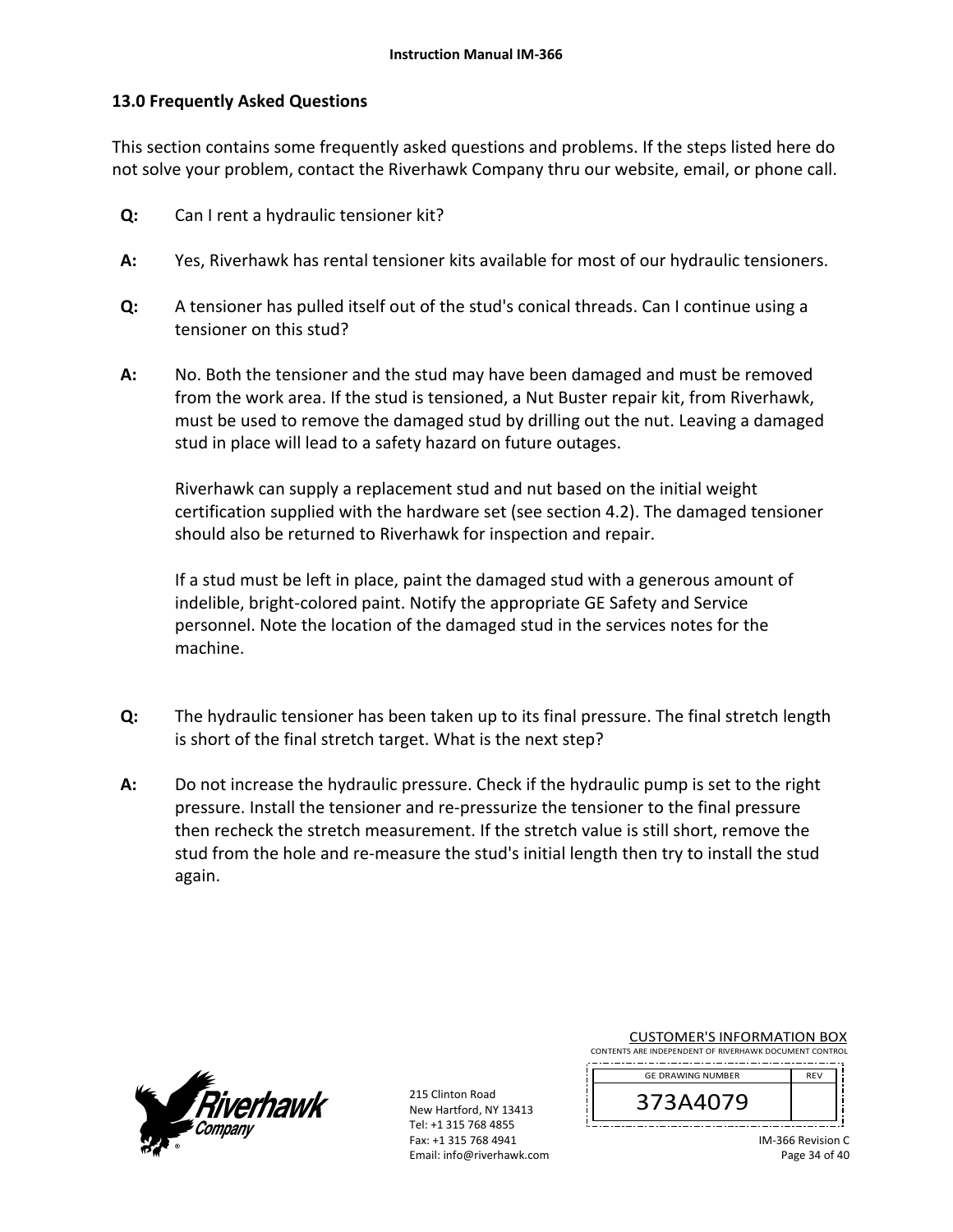- **Q:**  The hydraulic tensioner has been taken up to its final pressure. The final stretch length is larger than the final stretch target. What is the next step?
- **A:**  Remove the stud from the bolt hole. Check if the hydraulic pump is set to the right pressure. Re‐measure the stud's initial length then try to install the stud again.
- **Q:**  The tensioner is at its final pressure, but the nut cannot be loosened.
- **A:**  If the nuts cannot be loosened at the final pressure, continually increasing the pressure up to tensioner maximum will not help and can be dangerous and in some cases make it harder to remove the nut. Check the nut to see if its set screws have been loosened. Check for and remove any corrosion around the nut's threads.
- **Q:**  How do I clean the conical threads on a stud?
- **A:**  The conical threads are best cleaned using a spiral wound brass brush in a drill as described in section 5.2.2
- **Q:**  During the initial steps of removing a tensioned stud, the stick‐out length is found to be wrong.
- **A:**  Do not proceed. Contact Riverhawk for assistance. With the wrong stick-out length, the hydraulic tensioner has a limited stroke and may not work properly and can be damaged.
- **Q:**  The hydraulic pump appears to be leaking.
- **A:**  Check the hose connection to the hydraulic pump. If the 1/4" high pressure fitting is not assembled correctly as shown in section 7.2, it may look like the pump is leaking. If the problem continues, it may be necessary to open the pump kit. Contact Riverhawk for guidance.



215 Clinton Road New Hartford, NY 13413 Tel: +1 315 768 4855 Fax: +1 315 768 4941 Email: info@riverhawk.com

| <b>CUSTOMER'S INFORMATION BOX</b>                      |            |  |  |
|--------------------------------------------------------|------------|--|--|
| CONTENTS ARE INDEPENDENT OF RIVERHAWK DOCUMENT CONTROL |            |  |  |
| <b>GE DRAWING NUMBER</b>                               | <b>RFV</b> |  |  |
|                                                        |            |  |  |



IM‐366 Revision C Page 35 of 40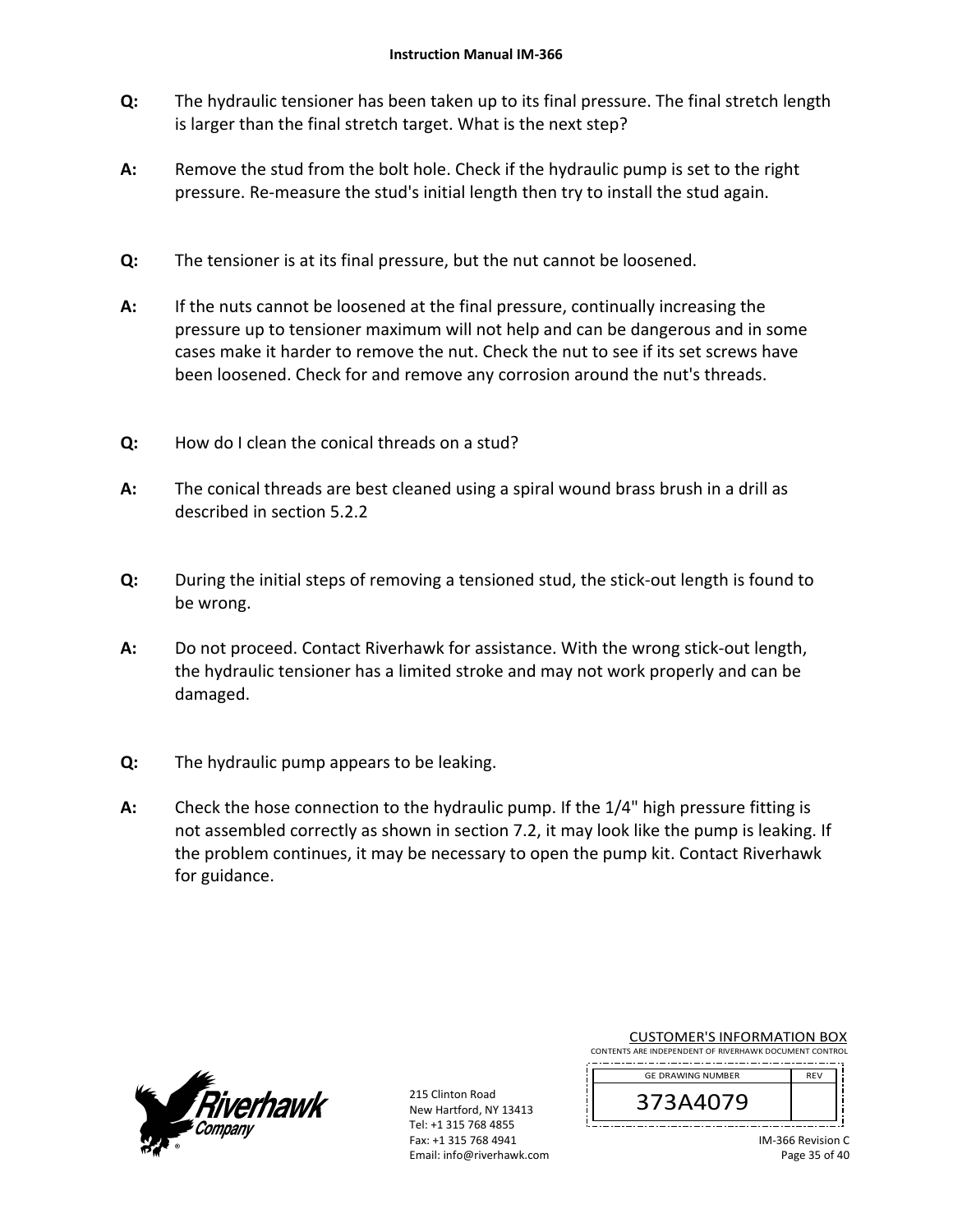- **Q:**  The hydraulic hose has a collar on it that can't be moved by hand
- **A:**  The hydraulic fitting is shown in section 7.2. The collar is sometimes held in place with a thread locking compound. This prevents the collar from moving too easily. It may be necessary to adjust this collar with a set of vise‐grip pliers. Be careful to not strip the threads off the tube or hose end.

### **14.0 Revision History**

| Revision<br>Letter | <b>Effective Date</b> | Description                                                                                                                                                                                                                                                                                                                                                                         |
|--------------------|-----------------------|-------------------------------------------------------------------------------------------------------------------------------------------------------------------------------------------------------------------------------------------------------------------------------------------------------------------------------------------------------------------------------------|
|                    | Jan 4, 2022           | Added 301T7451 to title page; Section 2.3 renumbered<br>to section 2.6; Added sections 2.3, 2.4, and 2.5; Added<br>301T7451 to section 2.6; Added HT-9616 to section 4.5;<br>Inserted figure 6C; Added HT-9616 to pictures 8C and<br>8D; Added Alstom A72s Generator to hydraulic pressure<br>charts in sections 9.1, 9.3, and 11.3; Added 2-1/4" studs<br>to chart in section 10.1 |
| B                  | Aug 16, 2021          | Added 382A6121 to title page; Revised section 2.2 and<br>2.3; Added pictures 8C and 8D to section 8.2                                                                                                                                                                                                                                                                               |
| A                  | Mar 23, 2017          | Added 137A3350P007 to title page; inserted section 2.2                                                                                                                                                                                                                                                                                                                              |
|                    | Feb 26, 2015          | Released                                                                                                                                                                                                                                                                                                                                                                            |



215 Clinton Road New Hartford, NY 13413 Tel: +1 315 768 4855 Fax: +1 315 768 4941 Email: info@riverhawk.com CUSTOMER'S INFORMATION BOX

CONTENTS ARE INDEPENDENT OF RIVERHAWK DOCUMENT CONTROL 

| <b>GE DRAWING NUMBER</b> | <b>RFV</b> |
|--------------------------|------------|
| 3A4079'<br>⊃             |            |
|                          |            |

IM‐366 Revision C Page 36 of 40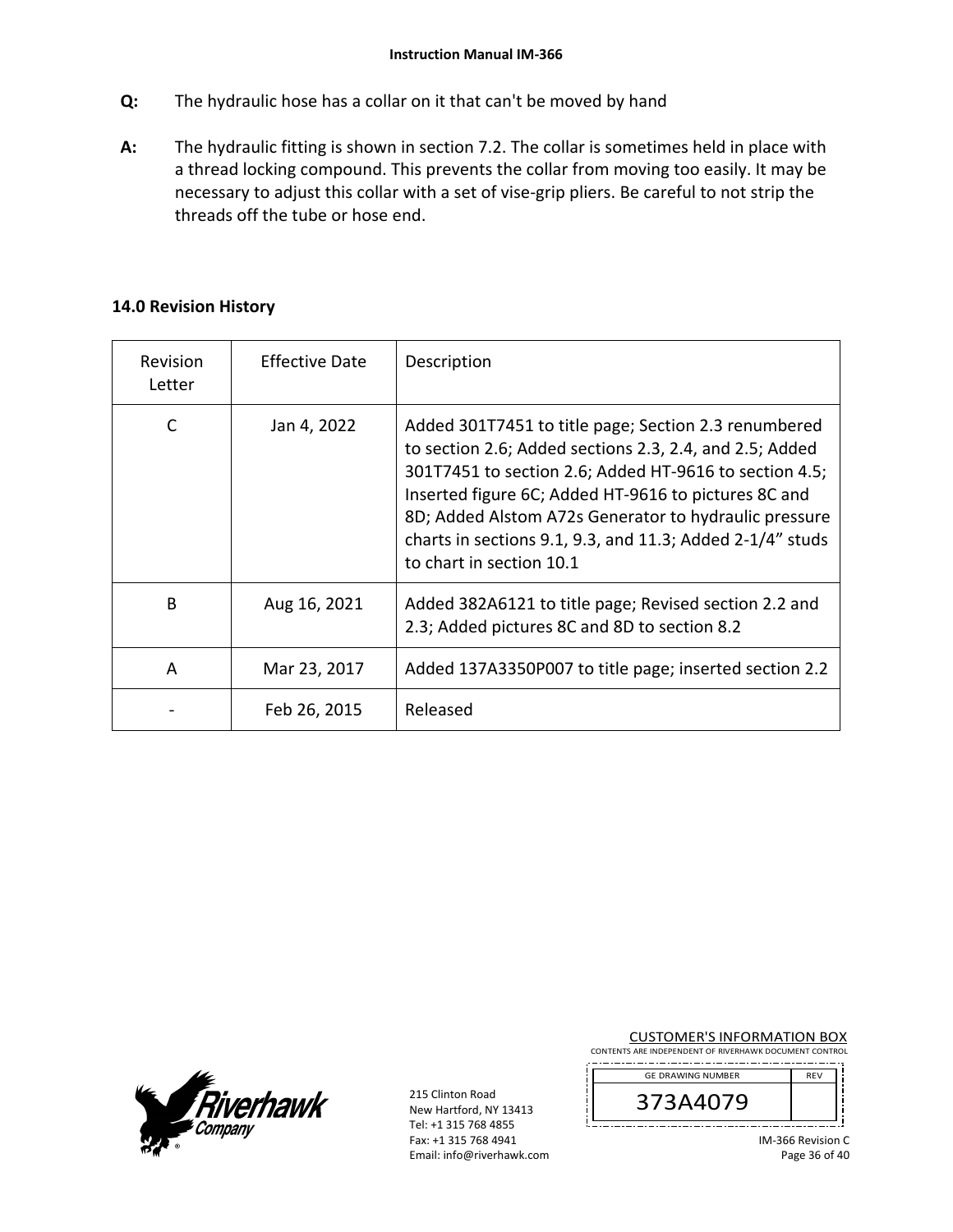**Appendix A1**

# **EC Declaration of Conformity**

| Manufacturer: | Riverhawk Company           |
|---------------|-----------------------------|
| Address:      | 215 Clinton Road            |
|               | New Hartford NY, 13413, USA |

The hydraulic pump and bolt tensioning tool described in this manual are used for installing and applying tension to large bolts that are specifically designed by Riverhawk Company to be tensioned hydraulically.

All applicable sections of European Directive 2006/42/EC for machinery have been applied and fulfilled in the design and manufacture of the hydraulic pump and bolt tensioning tool described in this manual. Reference also ISO 12100:2010, ISO 4413, and ISO 4414.

Furthermore, this equipment has been manufactured under the Riverhawk quality system per EN ISO 9001:2008

Consult the Declaration of Conformance included with the shipment of this equipment that identifies the authorized Riverhawk representative, applicable serial numbers, and appropriate signature.



215 Clinton Road New Hartford, NY 13413 Tel: +1 315 768 4855 Fax: +1 315 768 4941 Email: info@riverhawk.com CUSTOMER'S INFORMATION BOX

CONTENTS ARE INDEPENDENT OF RIVERHAWK DOCUMENT CONTROL 

| <b>GE DRAWING NUMBER</b> | <b>RFV</b> |
|--------------------------|------------|
| 373A4079                 |            |
|                          |            |

IM‐366 Revision C Page 37 of 40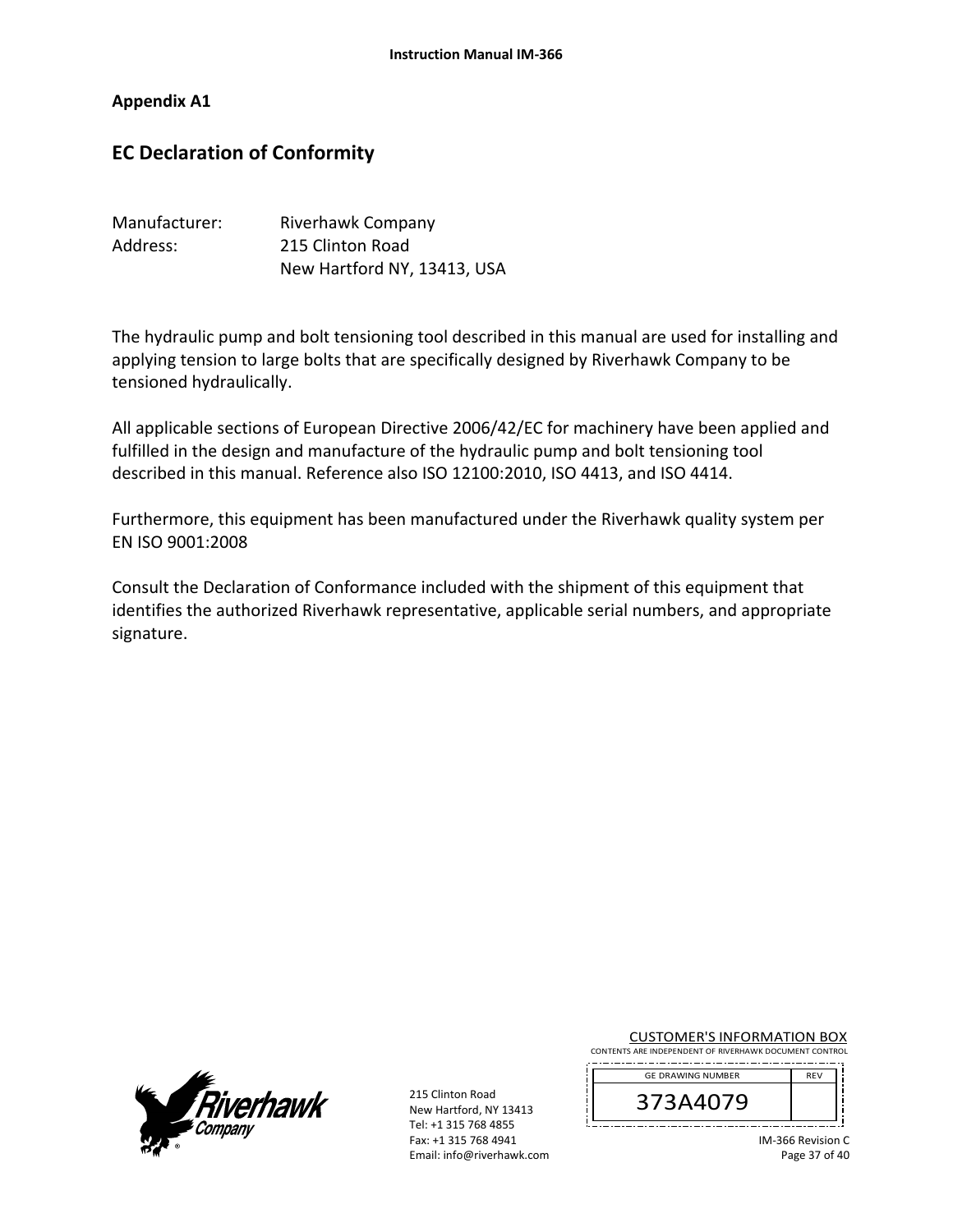### **Appendix B1**

STRETCH RECORD SHEET FOR THE GAS TURBINE TO LOAD COUPLING

TURBINE NUMBER:

DATE:

TECHNICIAN:

SUPERVISOR:

| HOLE NUMBER             | STARTING LENGTH | FINAL LENGTH | <b>FINAL STRETCH</b> |
|-------------------------|-----------------|--------------|----------------------|
| $\mathbf 1$             |                 |              |                      |
| $\boldsymbol{9}$        |                 |              |                      |
| $\overline{2}$          |                 |              |                      |
| $10\,$                  |                 |              |                      |
| $\overline{\mathbf{3}}$ |                 |              |                      |
| $11\,$                  |                 |              |                      |
| $\overline{4}$          |                 |              |                      |
| 12                      |                 |              |                      |
| 5                       |                 |              |                      |
| $13\,$                  |                 |              |                      |
| $\boldsymbol{6}$        |                 |              |                      |
| $14\,$                  |                 |              |                      |
| $\overline{7}$          |                 |              |                      |
| $15\,$                  |                 |              |                      |
| $\bf 8$                 |                 |              |                      |
| $16\,$                  |                 |              |                      |



215 Clinton Road New Hartford, NY 13413 Tel: +1 315 768 4855 Fax: +1 315 768 4941 Email: info@riverhawk.com

#### CUSTOMER'S INFORMATION BOX

CONTENTS ARE INDEPENDENT OF RIVERHAWK DOCUMENT CONTROL --------------------





IM‐366 Revision C Page 38 of 40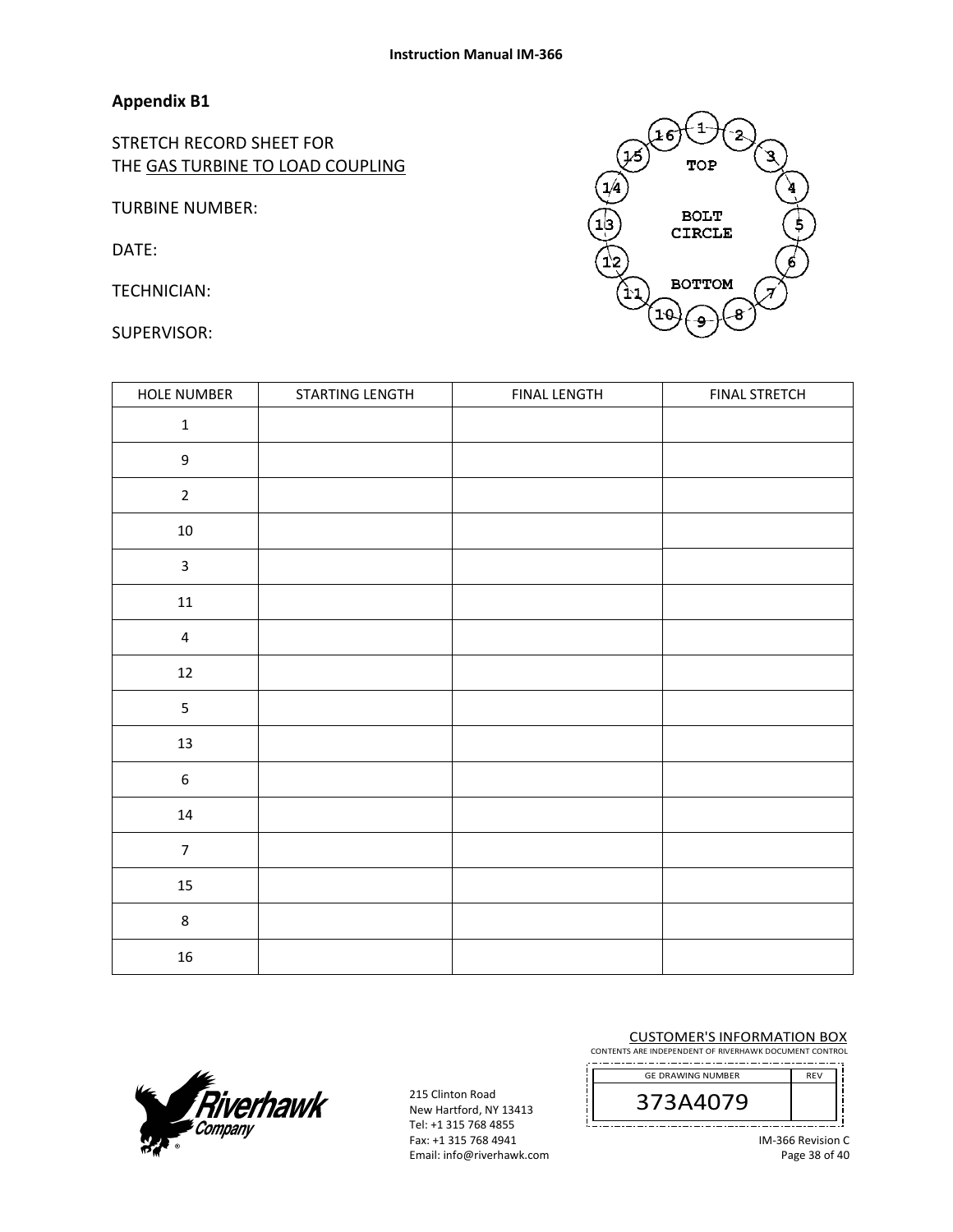### **Appendix B2**

STRETCH RECORD SHEET FOR THE LOAD COUPLING TO GENERATOR

TURBINE NUMBER:

DATE:

TECHNICIAN:

SUPERVISOR:

| <b>HOLE NUMBER</b>      | STARTING LENGTH | <b>FINAL LENGTH</b> | <b>FINAL STRETCH</b> |
|-------------------------|-----------------|---------------------|----------------------|
| $\mathbf 1$             |                 |                     |                      |
| 8                       |                 |                     |                      |
| $\overline{2}$          |                 |                     |                      |
| 9                       |                 |                     |                      |
| $\mathsf{3}$            |                 |                     |                      |
| $10\,$                  |                 |                     |                      |
| $\overline{\mathbf{4}}$ |                 |                     |                      |
| $11\,$                  |                 |                     |                      |
| 5                       |                 |                     |                      |
| $12\,$                  |                 |                     |                      |
| $\boldsymbol{6}$        |                 |                     |                      |
| 13                      |                 |                     |                      |
| $\boldsymbol{7}$        |                 |                     |                      |
| $14\,$                  |                 |                     |                      |



215 Clinton Road New Hartford, NY 13413 Tel: +1 315 768 4855 Fax: +1 315 768 4941 Email: info@riverhawk.com CUSTOMER'S INFORMATION BOX

CONTENTS ARE INDEPENDENT OF RIVERHAWK DOCUMENT CONTROL ..\_.\_.\_.\_.\_.\_.\_.\_.\_.





IM‐366 Revision C Page 39 of 40